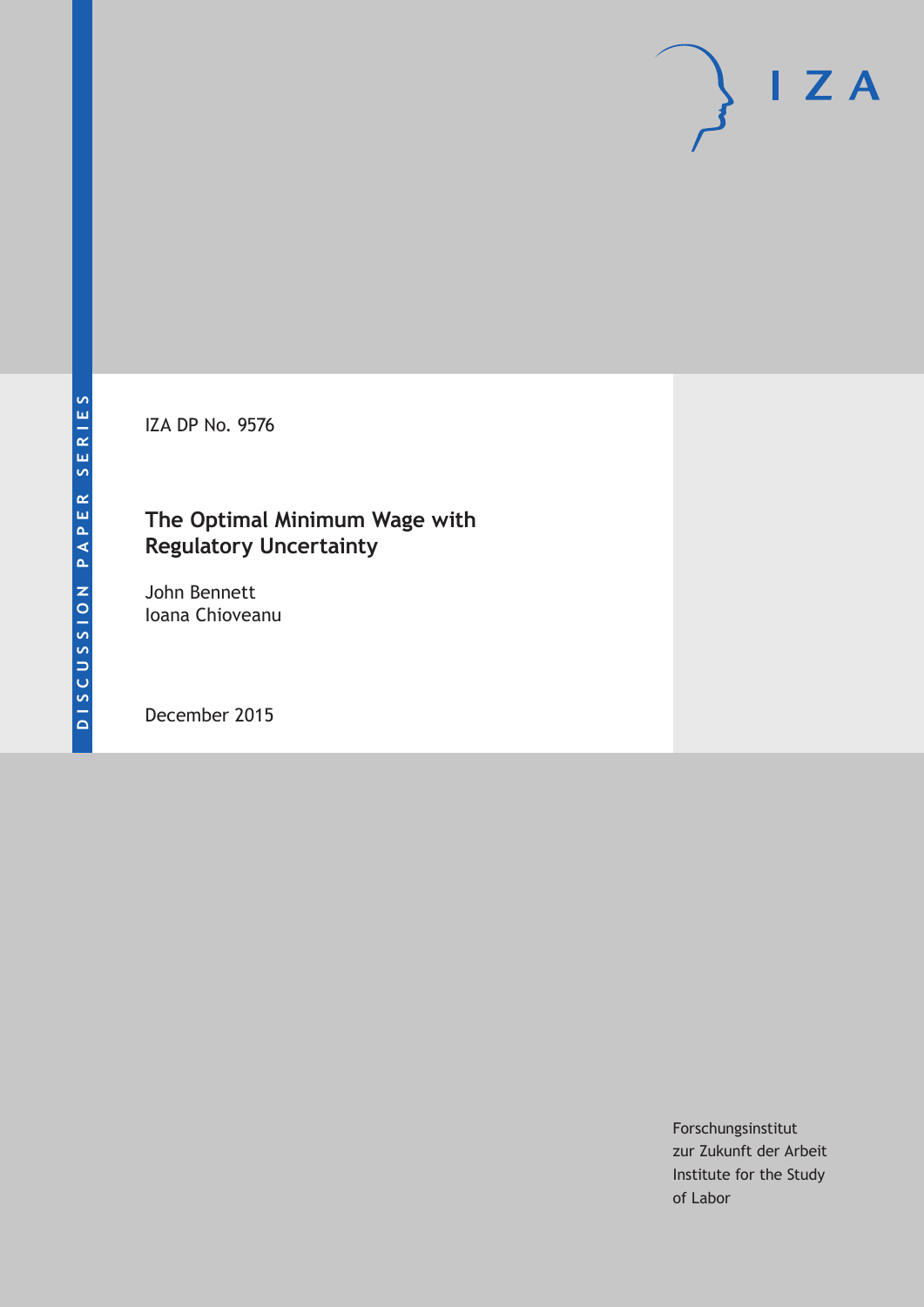# **The Optimal Minimum Wage with Regulatory Uncertainty**

## **John Bennett**

*Royal Holloway, University of London and IZA* 

### **Ioana Chioveanu**

*Brunel University* 

Discussion Paper No. 9576 December 2015

IZA

P.O. Box 7240 53072 Bonn **Germany** 

Phone: +49-228-3894-0 Fax: +49-228-3894-180 E-mail: iza@iza.org

Any opinions expressed here are those of the author(s) and not those of IZA. Research published in this series may include views on policy, but the institute itself takes no institutional policy positions. The IZA research network is committed to the IZA Guiding Principles of Research Integrity.

The Institute for the Study of Labor (IZA) in Bonn is a local and virtual international research center and a place of communication between science, politics and business. IZA is an independent nonprofit organization supported by Deutsche Post Foundation. The center is associated with the University of Bonn and offers a stimulating research environment through its international network, workshops and conferences, data service, project support, research visits and doctoral program. IZA engages in (i) original and internationally competitive research in all fields of labor economics, (ii) development of policy concepts, and (iii) dissemination of research results and concepts to the interested public.

IZA Discussion Papers often represent preliminary work and are circulated to encourage discussion. Citation of such a paper should account for its provisional character. A revised version may be available directly from the author.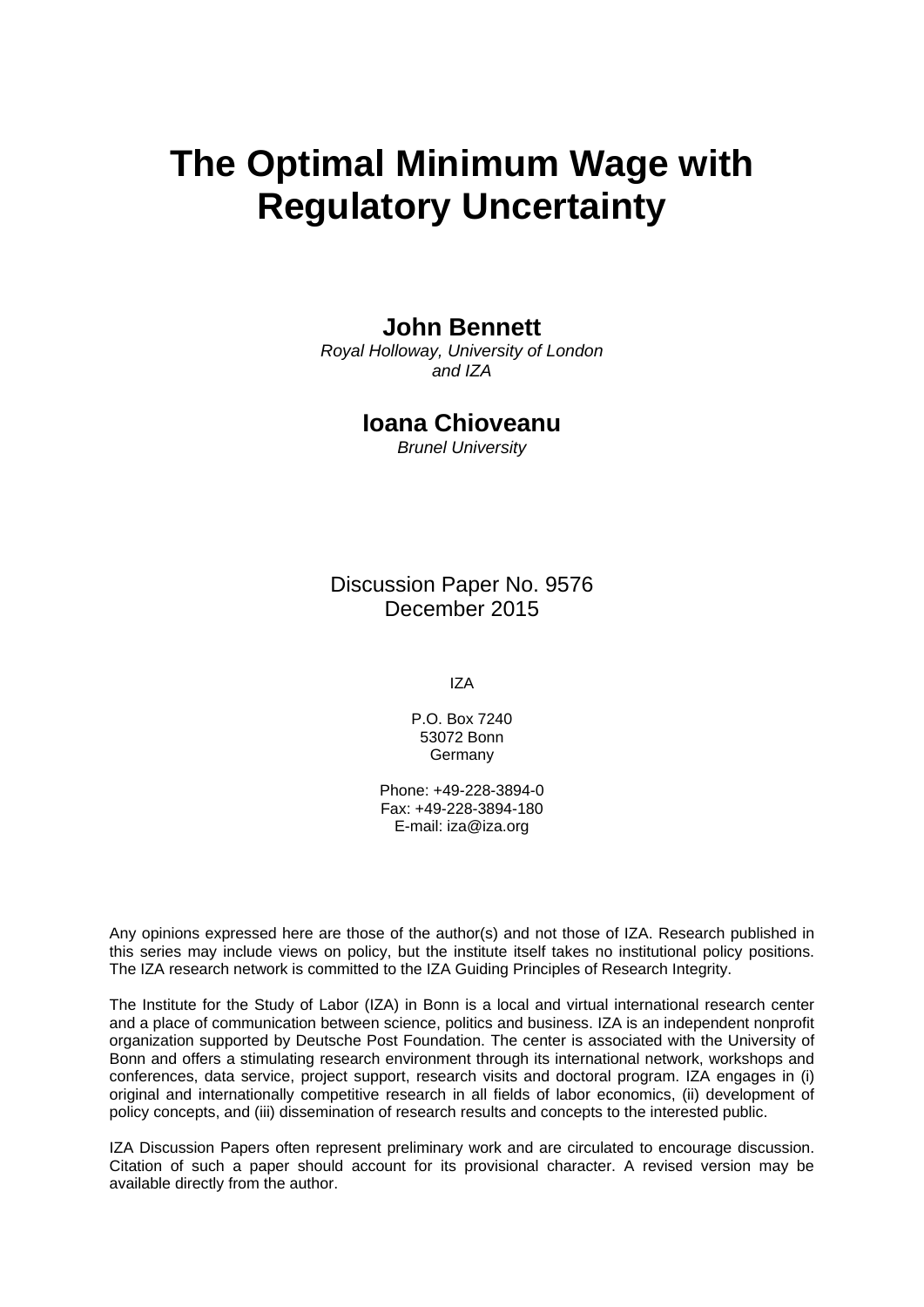IZA Discussion Paper No. 9576 December 2015

# **ABSTRACT**

# **The Optimal Minimum Wage with Regulatory Uncertainty\***

For two different regulatory standards, we examine the optimal minimum wage in a competitive labour market when the government is uncertain about supply and demand. Solutions are related to underlying supply and demand conditions, and the extent of uncertainty and of rationing efficiency. We show that regulatory uncertainty does not diminish the rationale for intervention, but may require a low minimum wage that may not bind. With expected earnings-maximization, greater uncertainty widens the range of parameter values for which a minimum wage should be set. With expected worker surplus-maximization and sufficiently efficient rationing, a minimum wage should always be set.

JEL Classification: J38, J31

Keywords: minimum wage, uncertainty, worker surplus

Corresponding author:

 $\overline{a}$ 

John Bennett Department of Economics Royal Holloway, University of London Egham, Surrey, TW20 0EX United Kingdom E-mail: J.Bennett@rhul.ac.uk

<sup>\*</sup> We are grateful for helpful discussions with Volker Hahn and Hartmut Lehmann, and for comments by participants at the 2015 Association of Public Economic Theory (APET) Conference, Luxembourg, and the 10<sup>th</sup> Annual CEDI Conference, Brunel University, 2015. The usual disclaimer applies.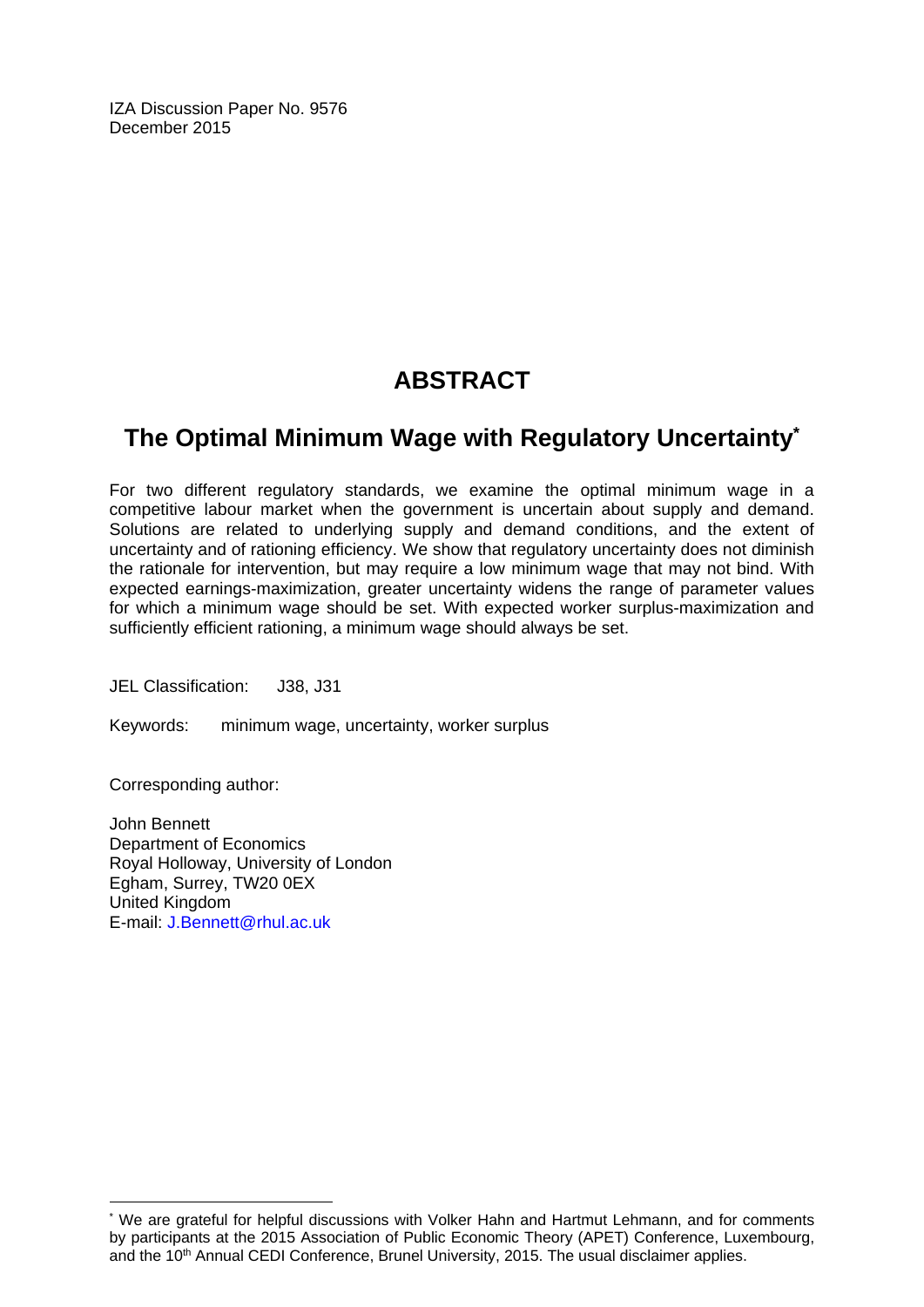# 1 Introduction

A statutory minimum wage has been a common feature of public policy for many years, and currently operates in 26 out of 34 OECD member countries. Some parts of the US also have 'living wage' laws, setting a minimum wage above the federal minimum, while in the UK the living wage will become a mandatory minimum from April 2016 for workers aged 25 or more. Although the effects of a minimum wage remain controversial, changes in the sectoral mix of employment in developed economies associated with globalization and the recent recession have aroused new interest in its use. Many manufacturing and construction jobs have been lost that are unlikely to be replaced, whereas there has been an expansion of relatively low-paid work, such as in wholesale and retail trade, and accommodation and food services (OECD, 2015).

When a minimum wage is introduced or raised some low-paid workers will receive higher wage rates, but there may be an overall negative impact on employment. Econometric evidence on this trade-off, which is reviewed by Neumark, Salas, and Wascher  $(2014)$ , generally relates to the effects of small changes in a minimum wage. However, there is little evidence on the impact of larger changes, or for the introduction of a minimum wage. Thus, for example, a minimum wage law was rejected by Switzerland in 2014, but introduced by Germany in 2015, after years of heated debate about the size of the potential effects. In addition to the implications for employment, the fiscal impact and the effects on shadow activities and the incentive to leave education were among the issues discussed (IZA, 2014). Other potential considerations include the effects on non-wage worker benefits (Schmitt, 2013) and on the welfare of the poor, through increases in the prices.(MaCurdy, 2015).

In this paper, for two different regulatory standards, we examine the optimal minimum wage in a competitive labour market where the government is uncertain of supply and demand conditions. A straightforward measure that captures the wage-employment trade-off analytically is the total earnings from the minimum wage. Sobel (1999), for example, describes the maximization of such earnings as one of the most popularly-stated goals of minimum wage policy. However, this goal does not take into account workers' reservation wages, which reflect the value of unemployment benefits, leisure, and home production (Danziger, 2009). If reservation wages are netted out, the goal instead becomes the maximization of ëworker surplus<sup>7</sup>, a term that was introduced by Marshall (1920) as a particular type of producer surplus.

We develop a simple model in which the government may be imperfectly informed about supply and demand conditions when it sets the minimum wage, though workers and firms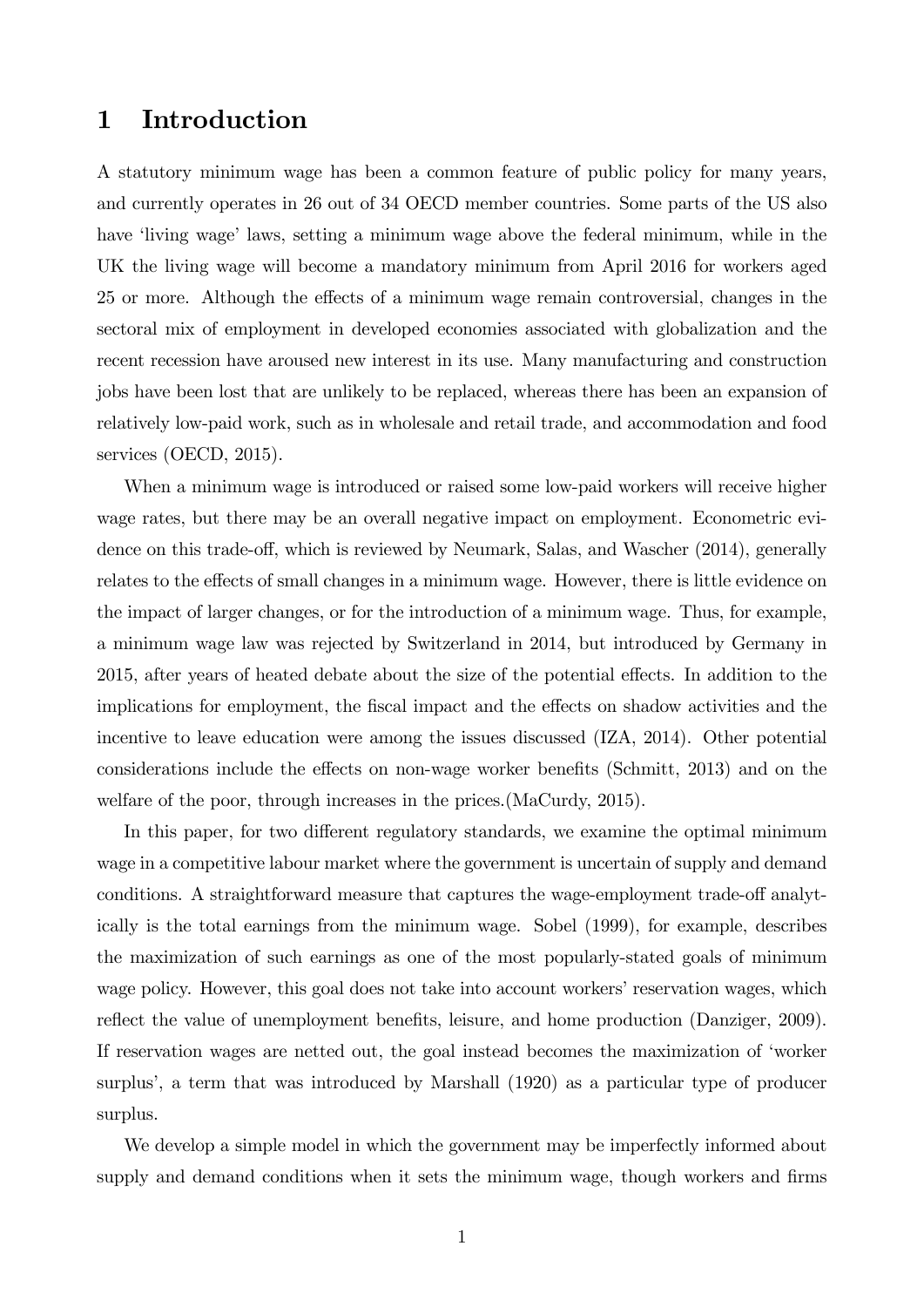have all the relevant information when employment takes place. This information structure may be interpreted to cover a situation where the minimum wage is fixed for a period over which a new set of market conditions may obtain. Alternatively, it could pertain to a single realization of a market in which both labour supply and labour demand are identically and independently distributed, and the government knows the parameters of the distributions. In practice, most OECD countries review minimum wage levels every year, or nearly every year, though the federal minimum in the United States was unchanged from September 1997 to July 2007 (see OECD, 2015).

Regulatory uncertainty stems from diverse sources, and is distinct from economic policy uncertainty, which relates to private agents' perceptions of potential government behaviour. Even under settled economic conditions, a government will face some uncertainty about labour market conditions, but sectoral adjustments in economic activity may make the finetuning of minimum-wage policy more challenging, and, historically, periods of lower growth have coincided with higher levels of uncertainty (Bloom, 2014). For simplicity, we consider regulatory uncertainty first over labour supply and then over labour demand, and we highlight some important differences of detail. In each case we analyze the optimal wage for the alternative objectives of expected earnings- and expected worker surplus-maximization.

Our choice of objective functions is not intended as a normative statement; but if, instead, the objective is to maximize expected welfare, a minimum wage would not be set. Nonetheless, our results for expected worker-surplus maximization would still hold qualitatively if we added expected profit into the objective function, but with a lower weight (Lee and Saez,  $2012$ ). The effect of a minimum wage on worker surplus is analyzed by Danziger  $(2009)$ . In his model risk-averse workers face uncertainty about whether they will find a job, and the minimum wage that maximizes expected worker surplus is derived. Worker surplus, defined as the difference between the value of employment and the value of unemployment, has also played a prominent role in labour market matching models (see Jung and Kuhn, 2014, for a recent example).

When a minimum wage is set, if it binds, efficient rationing of employment would require that the available work goes to individuals with the lowest reservation wages amongst those willing to work at that wage. However, the minimum wage may prevent some workers with lower reservation wages from competing by accepting relatively low wages. Job allocation may be inefficient, with personal contacts or prejudice playing a role. Portugal and Cardoso (2006) and subsequent studies Önd that a higher minimum wage is associated with lower job turnover. One possible explanation is that, insofar as the higher minimum wage causes jobs to be kept by people who would move in a freer market, the rationing of jobs is inefficient.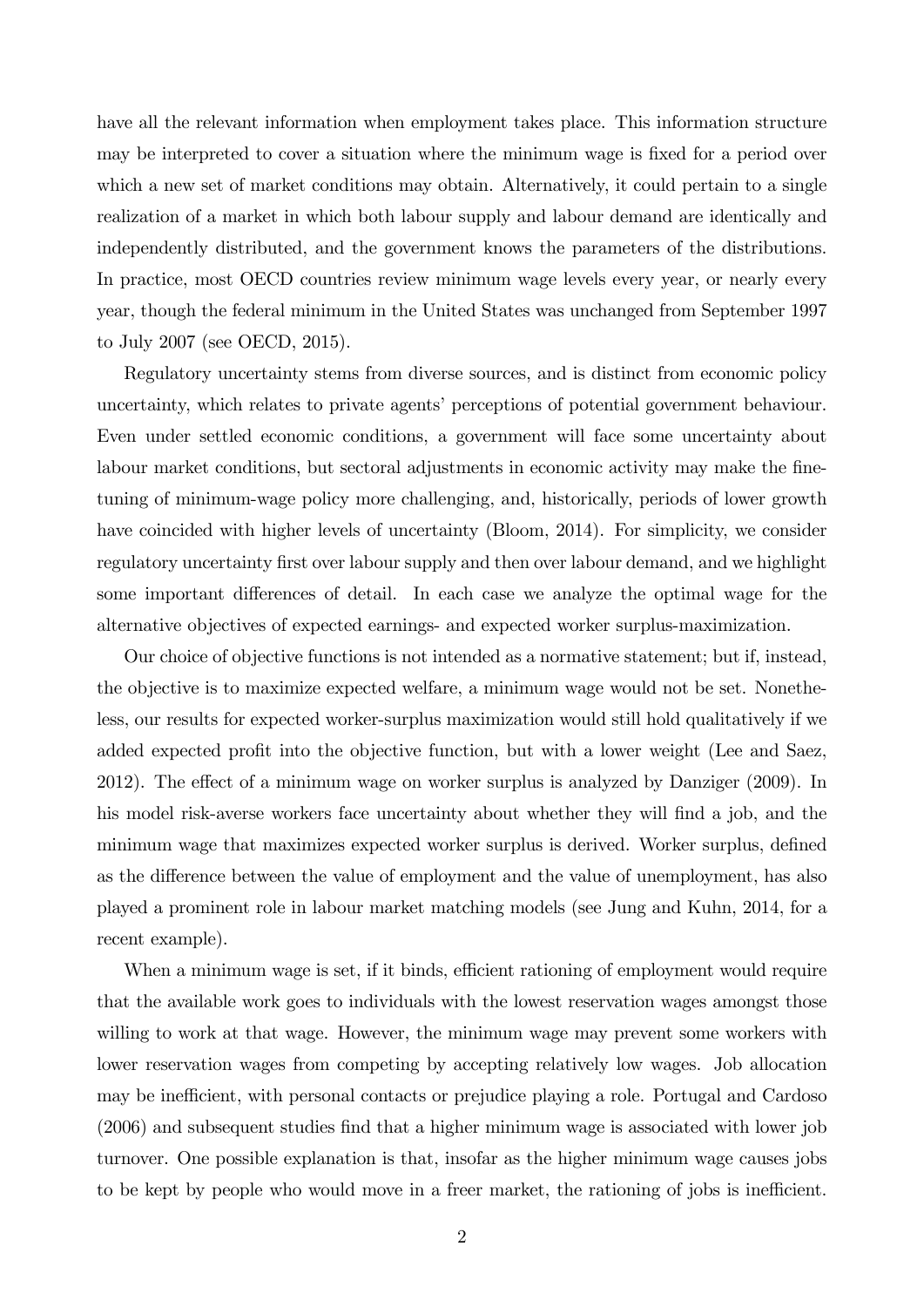Also, resources may have been expended to reach the efficient outcome (e.g., search costs or waiting).

Direct evidence on inefficiency of employment rationing is sparse, though Luttmer (2007) finds that no such inefficiency is associated with the 1990-91 rise in the US federal minimum wage. Nonetheless, Luttmer cautions that this evidence relates to a small increase in the minimum wage, and that inefficient allocation might nonetheless follow a large increase. Also, several recent papers consider the effect of rationing inefficiency in the context of price ceilings (see Glaeser and Luttmer, 2003; Davis and Kilian, 2011 and Bulow and Klemperer, 2012). Since the optimal minimum wage for expected worker surplus-maximization may be affected by rationing inefficiency, we parameterize it in our analysis.

We relate our solutions to the underlying supply and demand conditions, the degree of uncertainty the government faces, and the extent of rationing inefficiency. Specifically, with expected earnings-maximization, inefficiency of rationing has no impact on the level chosen for the minimum wage. For great enough uncertainty, a minimum wage should be set at a level which may or may not bind, depending on the resolution of the supply or demand uncertainty. Regulatory uncertainty does not undermine the case for setting a minimum wage, and, when the uncertainty relates to labour supply, it has no effect on the optimal level of the minimum wage. If, however, there is sufficiently large labour demand uncertainty, the minimum wage should be set at a conservative level that may turn out to be non-binding.

By not setting a high minimum wage, large potential declines in employment are avoided. By nonetheless setting a minimum wage, though a relatively low one, protection is provided against the most negative potential outcomes with regard to the free market wage. Moreover, we show that greater uncertainty actually widens the range of parameter values for which it is optimal to set a minimum wage.

If, instead, the objective is to maximize expected worker surplus, a minimum wage should always be set if the rationing of employment is efficient enough. If uncertainty is sufficiently small, the minimum wage should be at a level that is sure to bind. However, with greater uncertainty over either labour supply or labour demand, the minimum wage should be set at a lower level. As in the case of expected earnings-minimization, the optimal minimum wage may or may not bind, depending on the resolution of the uncertainty. Inefficiency of rationing complements uncertainty over supply or demand, in that it reduces the critical amount of uncertainty at which the government chooses a minimum wage that may or may not bind, rather than one that is sure to bind.

However, if inefficiency is sufficiently great, no minimum wage should be set. All employment at the minimum wage gives a higher worker surplus than would be obtained in a free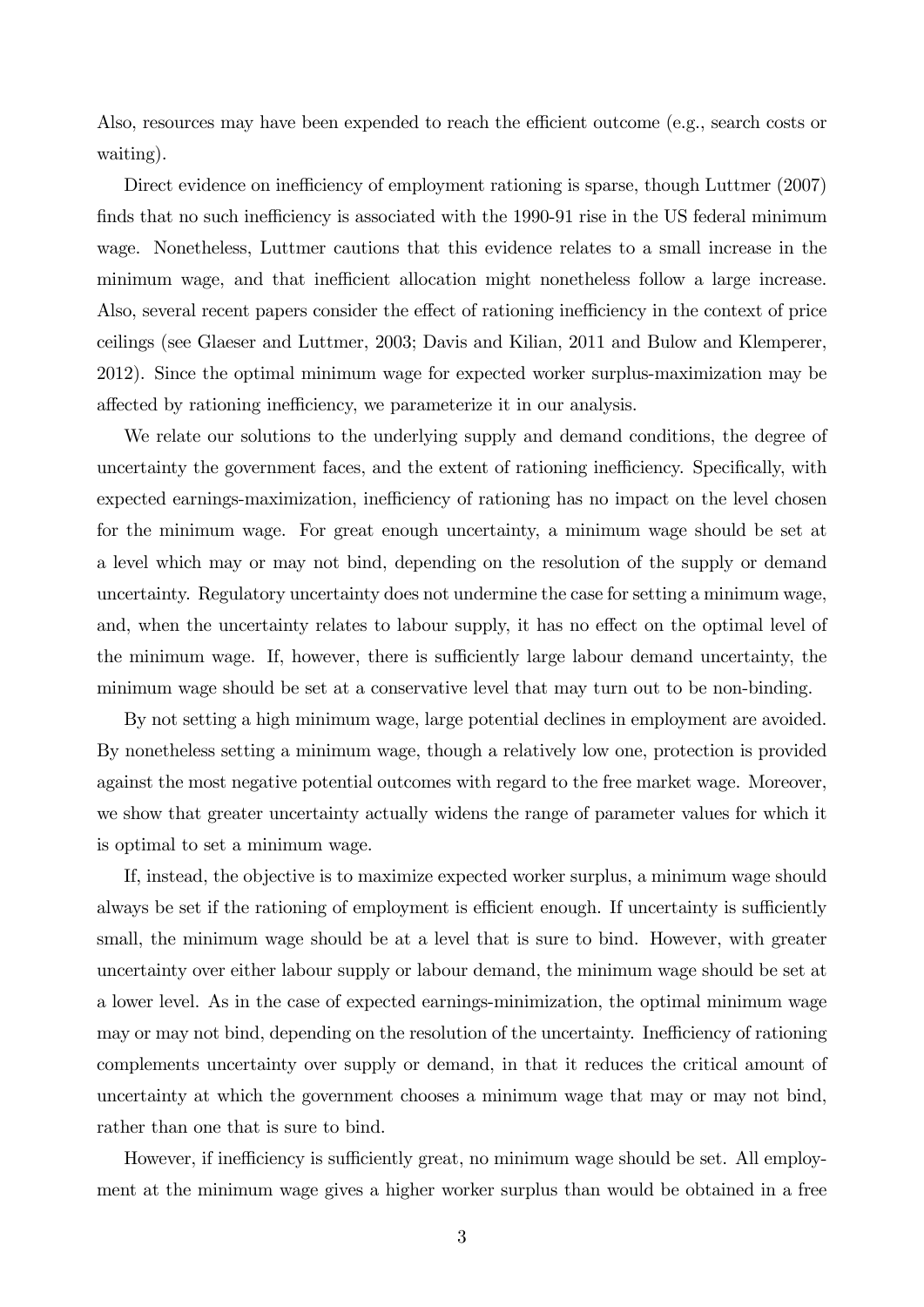market. But with inefficient rationing some of this employment is of workers who displace others who value employment more than themselves. If rationing is sufficiently inefficient, the loss in expected worker surplus due to such inefficient reallocations, together with the lower expected labour demand, can fully offset the aggregate expected benefits from the employment at the higher wage.

Our formulation is a partial equilibrium analysis of a low-wage segment of the labour market, for which our focus on perfect competition provides a particularly testing environment. Although a similar analysis may be undertaken for monopsony, the rationale for imposing the minimum wage to benefit low-income workers would then be stronger.

Existing theoretical literature on the minimum wage has not focused on the choice of the appropriate level, except in the context of optimal income tax theory, where the whole labour market is considered. The welfare impact of a minimum wage used in combination with an income tax in a competitive economy is analyzed in a stream of papers beginning with Allen (1987). In these models, the asymmetric information relates to the government's lack of knowledge of any individualís type, rather than to incomplete information about aggregate supply and demand. Lee and Saez  $(2012)$  derive sufficient conditions for it to be optimal to set a binding minimum wage, both with and without taxes and transfers. Furthermore, Danziger and Danziger (2015) show that a graduated minimum wage, in combination with an optimal income tax, can provide a Pareto improvement over an optimal income tax alone.

In Section 2 we formulate our model. In Sections 3 and 4 we consider the cases of supply uncertainty and demand uncertainty, respectively, and Section 5 concludes. Proofs not provided in the text are given in an appendix.

### 2 The Model

Consider a competitive labour market in which the government may be uncertain of supply and demand. We assume that here is no uncertainty on the part of private agents. Workers aggregated reservation wages for supplying l units of labour are given by  $\mathcal{S}(l, \phi) = (S + \phi)l +$  $s^2/2$ , where  $s > 0$ ,  $S + \phi > 0$ . The government regards  $\phi$  as a random variable with zero mean  $(E(\phi) = 0)$ , distributed according to a continuous differentiable c.d.f.  $F(\phi)$  defined on a closed interval  $[\phi_{\min}, \phi_{\max}]$  . The inverse supply of labour is

$$
\partial S(l,\phi)/\partial l = S + \phi + sl.
$$

Producers' gross revenue, net of non-labour costs, is given by  $\mathcal{R}(l, \gamma) = (R + \gamma)l - rl^2/2$ , where  $r > 0$ ,  $R + \gamma > 0$ . The government regards  $\gamma$  as a random variable with zero mean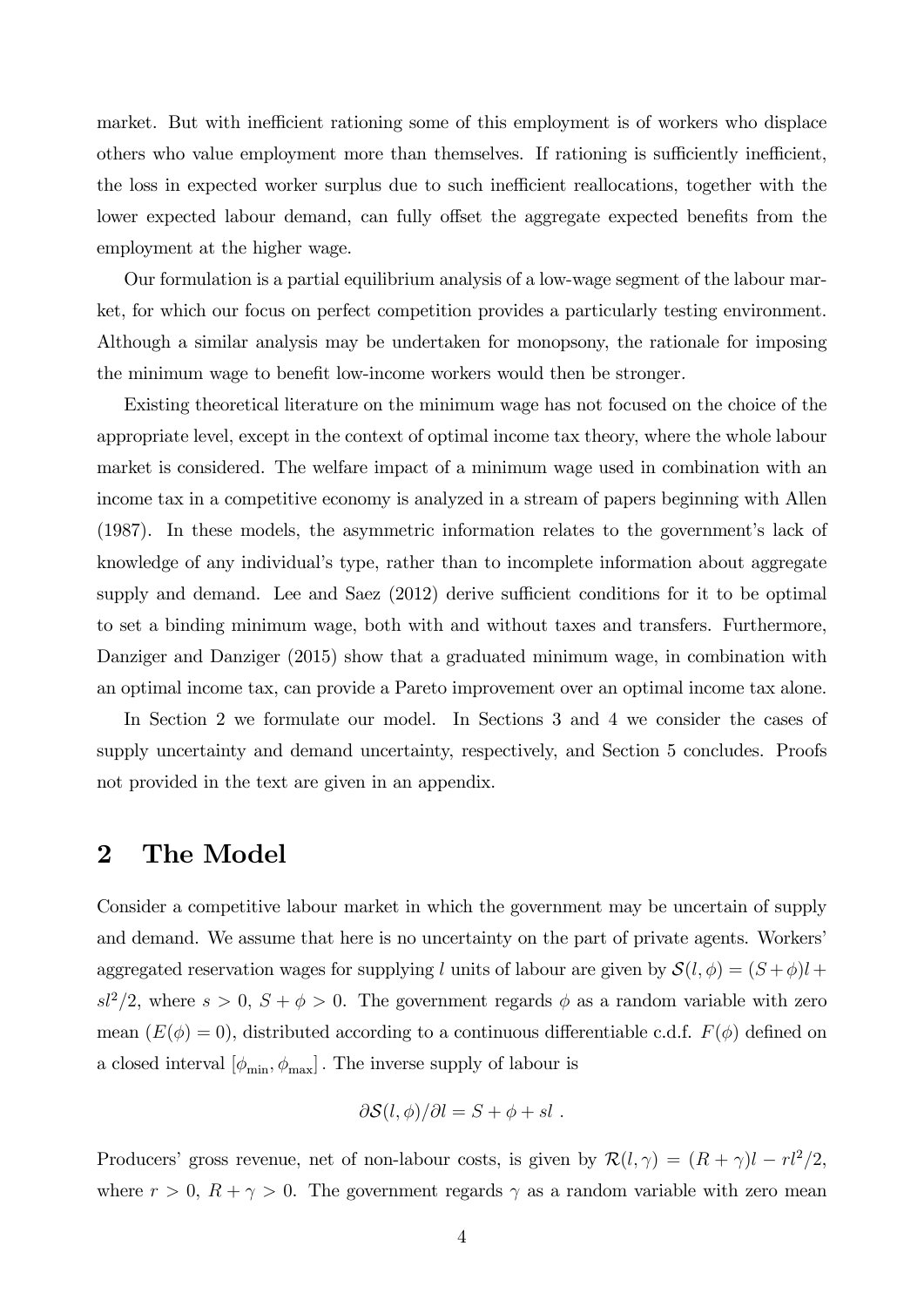$(E(\gamma) = 0)$ , distributed according to a continuous differentiable c.d.f.  $G(\gamma)$  defined on a closed interval  $[\gamma_{\min}, \gamma_{\max}]$ . The inverse demand (marginal revenue product) for labour is

$$
\frac{\partial \mathcal{R}(l,\gamma)}{\partial l} = R + \gamma - rl.
$$

The respective supply and demand functions for labour are therefore

$$
l^{s}(w, \phi) = (w - S - \phi)/s \text{ and } l^{d}(w, \gamma) = (R + \gamma - w)/r , \qquad (1)
$$

where  $w$  is the wage rate.

We assume that the two shocks  $\phi$  and  $\gamma$  are independent and that the hazard rates  $F'(\phi)/(1 - F(\phi))$  and  $G'(\gamma)/(1 - G(\gamma))$  are strictly increasing.

The government chooses a minimum wage  $\bar{w}$ , which is announced to all private agents (firms and workers), who observe the realized values of  $\phi$  and  $\gamma$ , and then generate labour supply and demand functions (1). Employment and production then take place.  $\bar{w}$  is chosen to maximize the expectation of earnings  $wl \equiv \Upsilon$  or worker surplus  $wl - S(l, \phi) \equiv \Omega$ . In practice, the time dimension for a minimum wage varies between countries (for example, it is hourly in the UK, weekly in Malta and monthly in Belgium). Our analysis can be interpreted in any of these units.

Denote the ex-post free market wage (where  $l^s(w) = l^d(w)$ ) by  $w^*(\phi, \gamma)$  and the corresponding employment level by  $l^*(\phi, \gamma)$ . Thus,

$$
w^*(\phi, \gamma) = [(S + \phi)r + (R + \gamma)s]/(r + s) \text{ and } l^*(\phi, \gamma) = (R + \gamma - S - \phi)/(r + s).
$$
 (2)

To ensure a well-defined equilibrium employment ex post, we assume that  $R + \gamma_{\min} > S + \phi_{\max}$ . But, before the demand and supply shocks  $\phi$  and  $\gamma$  are realized, the government views  $w^*(\phi, \gamma)$ as a random variable with expected value

$$
w_e^* = (Sr + Rs)/(r + s) \ . \tag{3}
$$

A minimum wage rate  $\bar{w}$  may or may not bind. If it binds, that is, if  $\bar{w} > w^*$ , then employment  $l(\bar{w}) = l^d(w, \gamma)$ , while if it does not bind, that is, if  $\bar{w} \leq w^*$  the free-market equilibrium (2) obtains. Thus, if  $l^s(w, \phi) > l^d(w, \gamma)$ , employment is  $l(\bar{w}) = l^d(w, \gamma)$ ; but if  $l^s(w, \phi) \le l^d(w, \gamma)$ , employment is  $l(\bar{w}) = l^*(\phi, \gamma)$ .

We consider the minimum wage first for stochastic supply and then for stochastic demand. In principle, the model could also be developed with the two types of uncertainty together, but the interplay of constraints then makes the analysis intractable. The results for stochastic supply and demand separately are qualitatively similar, though, particularly for expected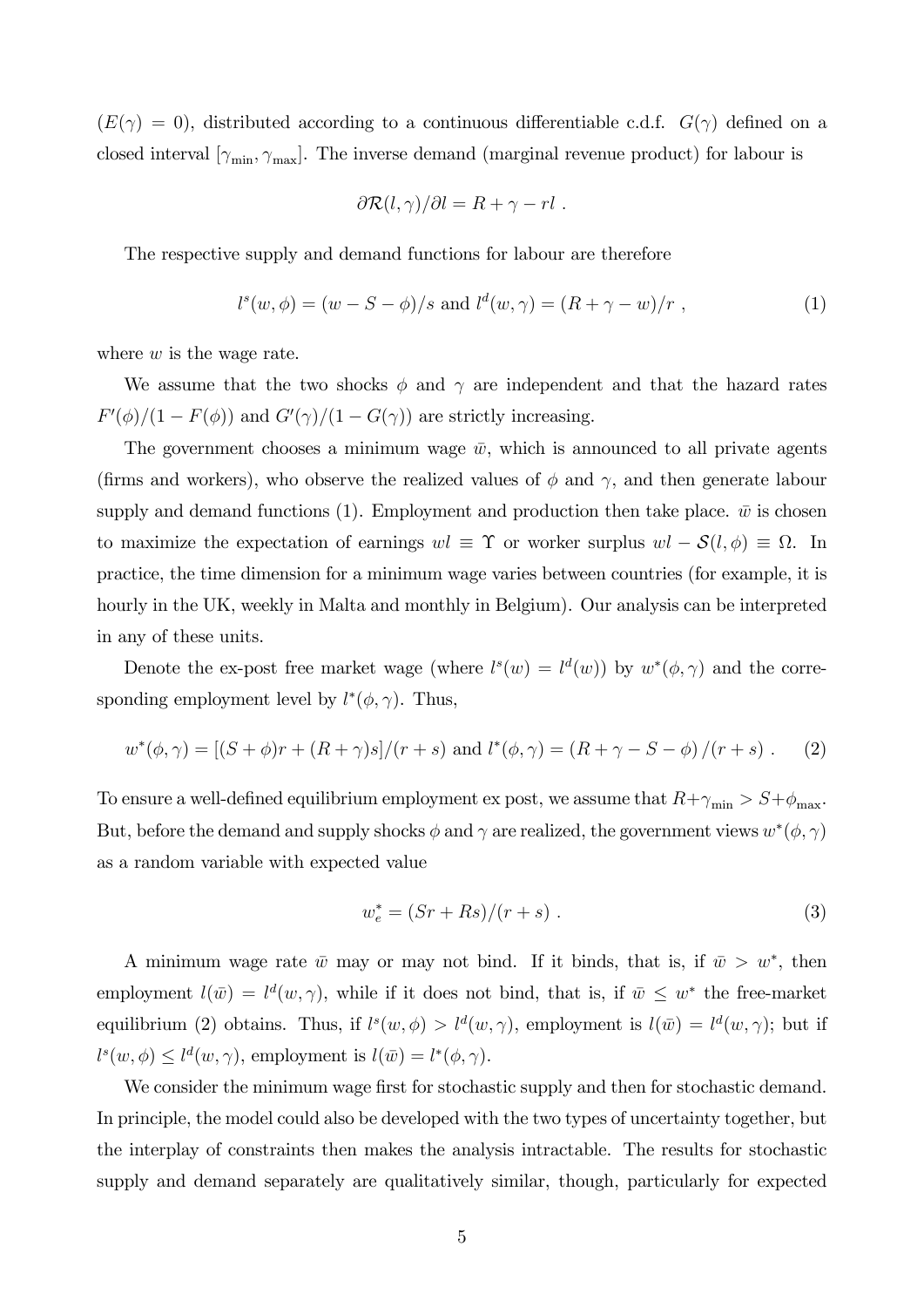earnings-maximization, there are significant differences of detail. The outcome in each case depends on which of three ranges contains  $\bar{w}$ . In the 'high' range  $\bar{w}$  is so high that it binds for all realizations of uncertainty. In the 'low' range  $\bar{w}$  is so low that it is non-binding for all realizations of uncertainty. However, in the 'middle' range  $\bar{w}$  may or may not bind, depending on the value of  $\phi$  (for stochastic supply) or  $\gamma$  (for stochastic demand). We examine each of these ranges as a potential location for the optimal value of  $\bar{w}$ , and we derive and compare the results for both expected earnings-maximization and expected worker surplus-maximization.

If there is excess supply of labour at the minimum wage  $\bar{w}$ , employment is rationed. Insofar as rationing is inefficient, employment is not all allocated to the workers with the lowest reservation wages. We parameterize rationing efficiency for the case in which the government maximizes expected worker surplus by writing its objective function as a linear combination of the expected worker surplus for efficient rationing and for extreme inefficient rationing of employment among those who are willing to work at  $\bar{w}$ . The parameter  $\alpha \in [0, 1]$ captures the degree of rationing efficiency. For example, rationing is efficient if  $\alpha = 1$  and extremely inefficient if  $\alpha = 0$ , while if  $\alpha = 1/2$  the allocation of employment is random among those willing to work. (It is easily shown that a convex combination of the values of worker surplus for  $\alpha = 1$  and  $\alpha = 0$  equals the value obtained by setting  $\alpha$  appropriately. In particular, with equal weights for  $\alpha = 1$  and  $\alpha = 0$ , worker surplus is the same as when  $\alpha = 1/2.$ 

Any inefficiency affects worker surplus if  $\bar{w} > w^*$ . Then  $l = l^d(\bar{w}, \gamma) = (R + \gamma - \bar{w})/r$ and employment is rationed. If work is allocated efficiently, that is, to the workers whose reservation wages are lowest, worker surplus is

$$
\Omega_{\alpha}(l^d(\bar{w}, \gamma), \phi) = \bar{w}l^d(\bar{w}, \gamma) - [(S + \phi)l^d(\bar{w}, \gamma) + s(l^d(\bar{w}, \gamma))^2/2]
$$
  
= 
$$
(R + \gamma - \bar{w})[2r(\bar{w} - S - \phi) - s(R + \gamma - \bar{w})]/2r^2.
$$

But suppose instead that  $l^d(\bar{w}, \gamma)$  is allocated extremely inefficiently, i.e., to those workers with the highest reservation wages among those willing to work at wage  $\bar{w}$ . Then, employment  $l^d(\bar{w}, \gamma) = (R + \gamma - \bar{w})/r$  is along the highest part of the supply curve and below  $\bar{w}$ , i.e., from  $l^s(\bar{w},\phi) - l^d(\bar{w},\gamma)$  to  $l^s(\bar{w},\phi)$ . At  $l^s(\bar{w},\phi) - l^d(\bar{w},\gamma)$  worker surplus is  $\bar{w} - S - \phi$  $s(l^s(\bar{w},\phi) - l^d(\bar{w},\gamma))$  per unit of  $l^d(\bar{w},\gamma)$ , while at  $l^s(\bar{w},\phi)$  it is zero. Taking the mean of these two values, and multiplying by  $l^d(\bar{w}, \gamma)$ , gives total worker surplus,

$$
\Omega_{1-\alpha}(l^d(\bar{w}, \gamma), \phi) = l^d(\bar{w}, \gamma) \{\bar{w} - S - \phi - s[l^s(\bar{w}, \phi) - (l^d(\bar{w}, \gamma))] \}/2 \n= s (R + \gamma - \bar{w})^2 / 2r^2 .
$$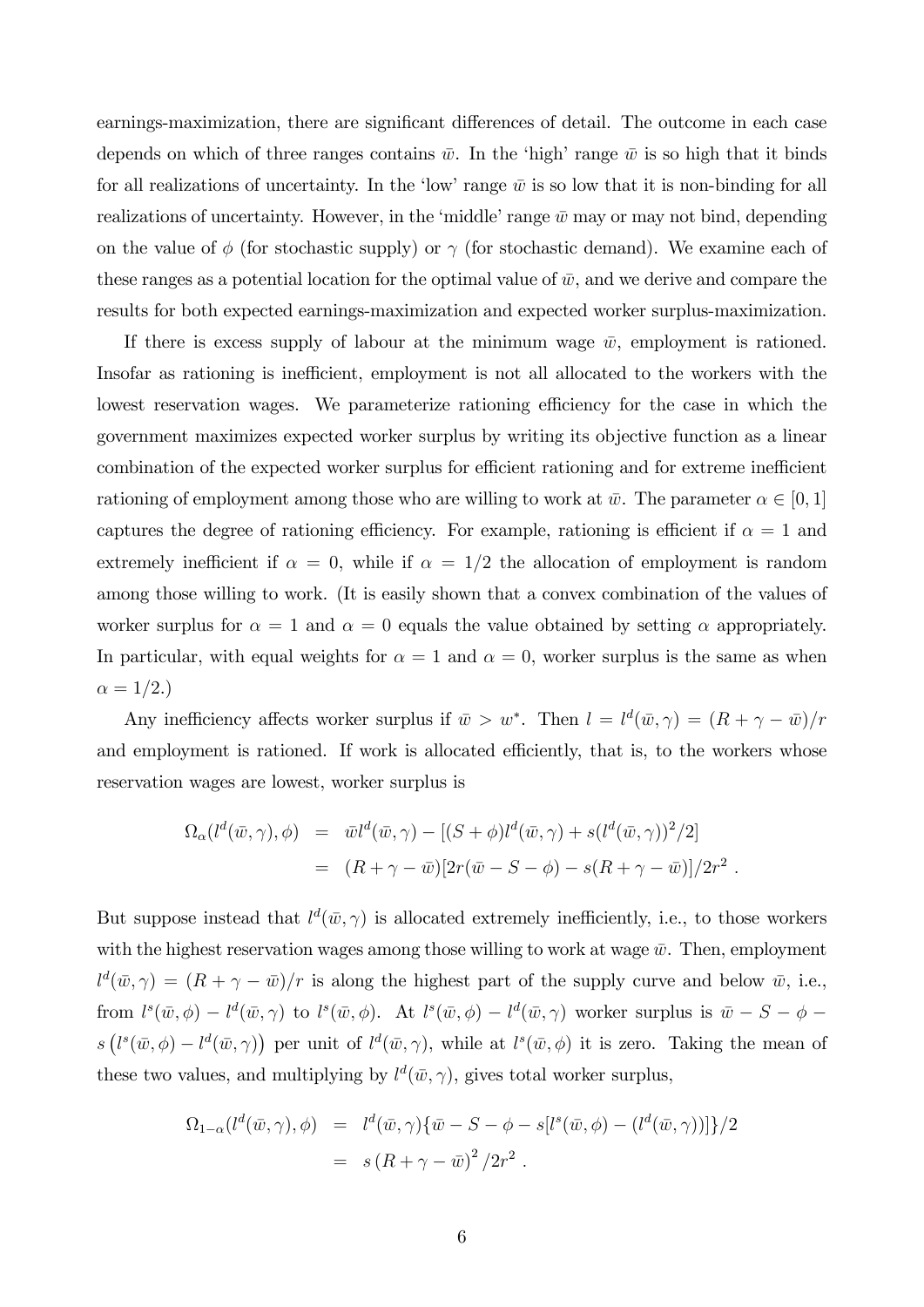For any  $\alpha \in [0, 1]$ , aggregate worker surplus is therefore

$$
\alpha \Omega_{\alpha} (l^{d}(\bar{w}, \gamma), \phi) + (1 - \alpha) \Omega_{1-\alpha} (l^{d}(\bar{w}, \gamma), \phi) =
$$
\n
$$
(R + \gamma - \bar{w}) (2r\alpha (\bar{w} - S - \phi) - s (2\alpha - 1) (R + \gamma - \bar{w})) / 2r^{2} \equiv \Omega_{I}(\phi, \gamma) .
$$
\n(4)

Our main qualitative results for expected worker surplus-maximization could be illustrated for the standard case of efficient rationing. However, our parameterization also allows us to determine a critical level of rationing efficiency, which depends on supply and demand slopes, above which these results carry over unchanged.

# 3 Stochastic Supply

We now assume that  $\phi$  is a random variable that captures supply uncertainty, while demand is deterministic ( $\gamma = 0$ ). The labour supply and demand schedules become  $l^s(w, \phi) = (w (S - \phi)/s$  and  $l^d(w) = (R - w)/r$ . From (2), for a given realization of  $\phi$ , the free market wage and employment are

$$
w^*(\phi) = [(S + \phi)r + Rs]/(r + s) \text{ and } l^*(\phi) = (R - S - \phi)/(r + s).
$$
 (5)

For a given minimum wage  $\bar{w}$ , the equation for  $w^*(\phi)$  defines the specific value  $\phi = \phi^*(\bar{w})$  at which the market clears:

$$
\phi^*(\bar{w}) = (r+s)(\bar{w} - w_e^*)/r , \qquad (6)
$$

where  $w_e^*$  is given by (3).

Note that, from the definitions of  $w^*(\phi)$  and  $\phi^*(w)$ , it follows that  $prob(w^*(\phi) \leq \bar{w})$  $prob(\phi \leq \phi^*(\bar{w})) = F(\phi^*(\bar{w})).$ 

If the minimum wage  $\bar{w}$  is set in the high range, where  $\bar{w} \in (w^*(\phi_{\text{max}}), R]$  (so that  $\phi^*(\bar{w}) > \phi_{\text{max}}$  it will bind for all values of  $\phi$ ; that is,  $w = \bar{w}$ , irrespective of the realization  $\phi$ . If it is set in the low range, where  $\bar{w} < w^*(\phi_{\min})$  (i.e.,  $\phi^*(\bar{w}) < \phi_{\min}$ ) it does not bind, whatever the value of  $\phi$ , and so there is market clearance at  $w = w^*(\phi)$ . However, in the middle range where  $\bar{w} \in [w^*(\phi_{\min}), w^*(\phi_{\max})]$  (so that  $\phi^*(\bar{w}) \in [\phi_{\min}, \phi_{\max}]$ ) the effect of the minimum wage depends on the value of  $\phi$ . If labour supply is relatively small at each wage w (when  $\phi \in [\phi^*(\bar{w}), \phi_{\text{max}}]$ ) the minimum wage does not bind  $(w = w^*(\phi))$  whereas for a relatively large labour supply (when  $\phi \in [\phi_{\min}, \phi^*(\bar{w})]$ ) the minimum wage binds and there is rationing  $(w = \bar{w})$ . For both expected worker surplus- and expected earnings-maximization, we consider the locally optimal minimum wage in each of these three ranges separately, and then combine the analyses to examine the global optimum.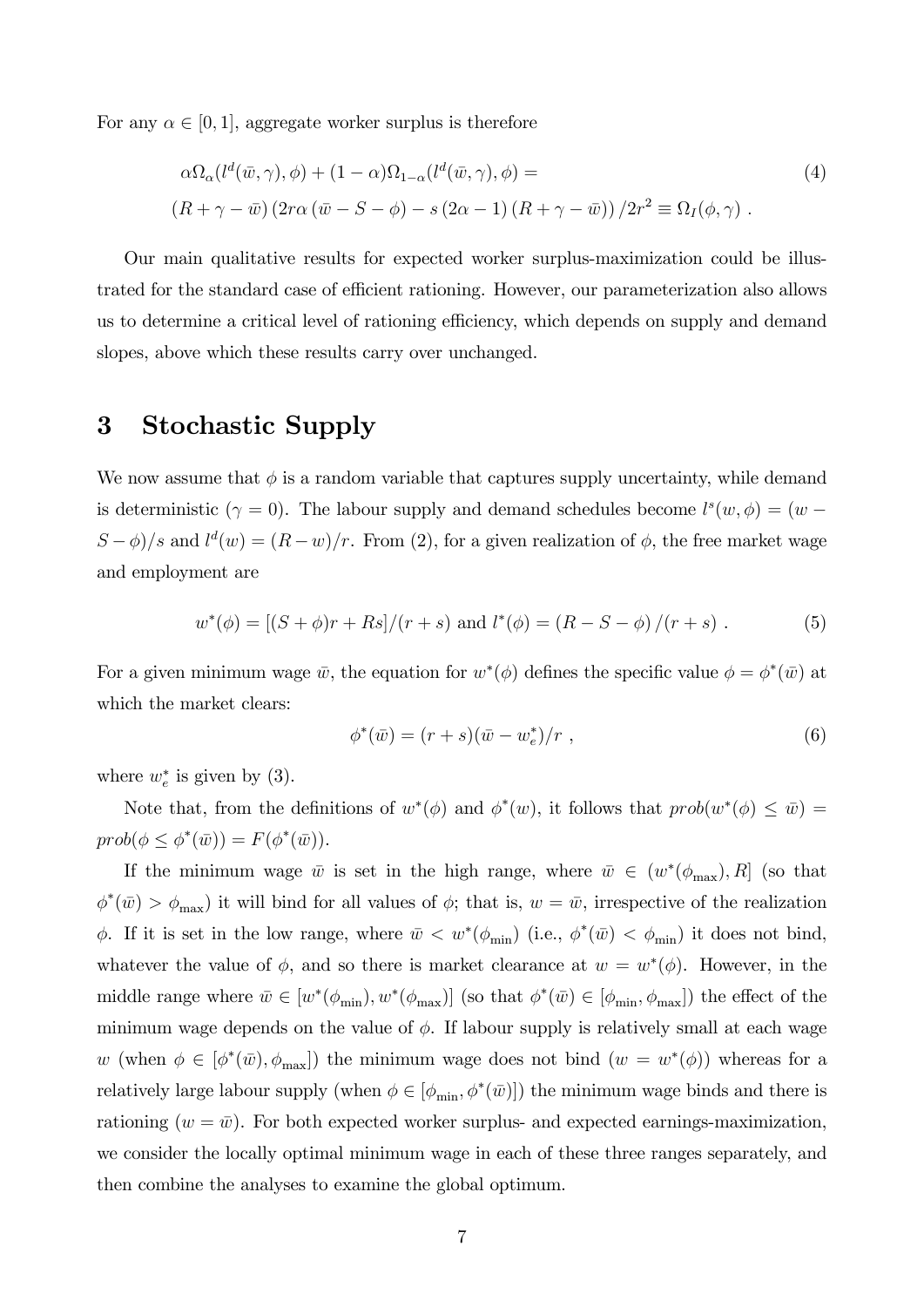#### 3.1 Expected Earnings for Stochastic Supply

If the government's aim is to maximize the expected earnings  $E(wl) \equiv E(\Upsilon)$ , inefficiency of employment rationing has no effect on the choice of the minimum wage. Moreover, if there is no uncertainty the minimum wage should then be set such that the elasticity of labour demand is (minus) unity if and only if this minimum wage binds. Thus, with no uncertainty  $R/2$  is the optimal minimum wage if  $R/2 > w^*$ , that is, if  $R(r - s) - 2Sr > 0$ , which requires that the demand slope  $r$  be sufficiently larger than the supply slope  $s$ . Otherwise, no minimum wage should be set. When there is supply uncertainty, however, we must consider the three potential ranges for the minimum wage specified above.

First, if the minimum wage is set in the high range,  $\bar{w} > w^*(\phi_{\text{max}})$ , it binds for any  $\phi \in [\phi_{\min}, \phi_{\max}]$  and employment is given by labour demand. If  $R/2 > w^*(\phi_{\max})$  then  $\bar{w} = R/2$  is the globally optimal minimum wage. But if  $R/2 \leq w^*(\phi_{\text{max}})$  then, for any realization  $\phi$ , earnings would be greater at  $\bar{w} = w^*(\phi_{\text{max}})$  than at a higher minimum wage, and so the expected earnings-maximizing minimum wage is not in the high range.

Second, if the minimum wage is set in the low range,  $\bar{w} < w^*(\phi_{\min})$ , it does not bind for any realization  $\phi$ , and so the free-market wage  $w^*(\phi)$  will obtain. Any minimum wage in this range yields the same outcome as setting  $\bar{w} = w^*(\phi_{\text{min}})$ .

Third, consider the middle range,  $\bar{w} \in [w^*(\phi_{min}), w^*(\phi_{max})]$ , so that the corresponding  $(\phi^*(\bar{w}) \in [\phi_{\min}, \phi_{\max}]$ . In this range  $\bar{w}$  may or not bind, depending on the realization  $\phi$ . If  $\phi \geq \phi^*(\bar{w})$ , so that  $\bar{w} \leq w^*(\phi)$ , i.e.,  $\bar{w}$  does not bind, earnings are  $\Upsilon(l^*(\phi))$ , as evaluated above for  $\bar{w} < w^*(\phi_{\text{min}})$ . If  $\phi < \phi^*(\bar{w})$ , so that  $\bar{w} > w^*(\phi)$ , which is binding, there is excess supply and earnings are  $\Upsilon(l^d(\bar{w}))$ . Combining these two possibilities, expected earnings for  $\bar{w}$  in the middle range are

$$
E(\Upsilon) = \int_{\phi^*(\bar{w})}^{\phi_{\text{max}}} \Upsilon(l^*(\phi)) f(\phi) d\phi + \int_{\phi_{\text{min}}}^{\phi^*(\bar{w})} \Upsilon(l^d(\bar{w})) f(\phi) d\phi \equiv \Upsilon_s . \tag{7}
$$

The first term in (7) is expected earnings conditional on  $\bar{w} \leq w^*(\phi)$  (i.e.,  $\phi \geq \phi^*(\bar{w})$ ). Since  $\bar{w}$  does not bind, then, from (5),  $\Upsilon = l^*(\phi)w^*(\phi) = [(S + \phi)r + Rs] (R - S - \phi)/(r + s)^2$ , and the conditional expectation of  $\Upsilon$  is

$$
\int_{\phi^*(\bar{w})}^{\phi_{\text{max}}} \Upsilon(l^*(\phi)) f(\phi) d\phi =
$$
\n
$$
\frac{(Sr + Rs)(R - S)(1 - F(\phi^*(\bar{w}))) - (2Sr + Rs - Rr) \epsilon_s^H(\phi^*(\bar{w})) - r \sigma_s^H(\phi^*(\bar{w}))}{(r + s)^2},
$$
\n(8)

where  $\epsilon_s^H(\phi^*(\bar{w})) = \int_{\phi^*(\bar{w})}^{\phi_{\text{max}}}\phi f(\phi)d\phi$  and  $\sigma_s^H(\phi^*(\bar{w})) = \int_{\phi^*(\bar{w})}^{\phi_{\text{max}}}\phi^2 f(\phi)d\phi$ .

The second term in (7) is expected earnings conditional on  $\bar{w} > w^*(\phi)$  (i.e.,  $\phi < \phi^*(\bar{w})$ ). In this case there is excess supply and demand binds, so that  $\Upsilon = \bar{w}l^d(w) = \bar{w}(R - \bar{w})/r$ .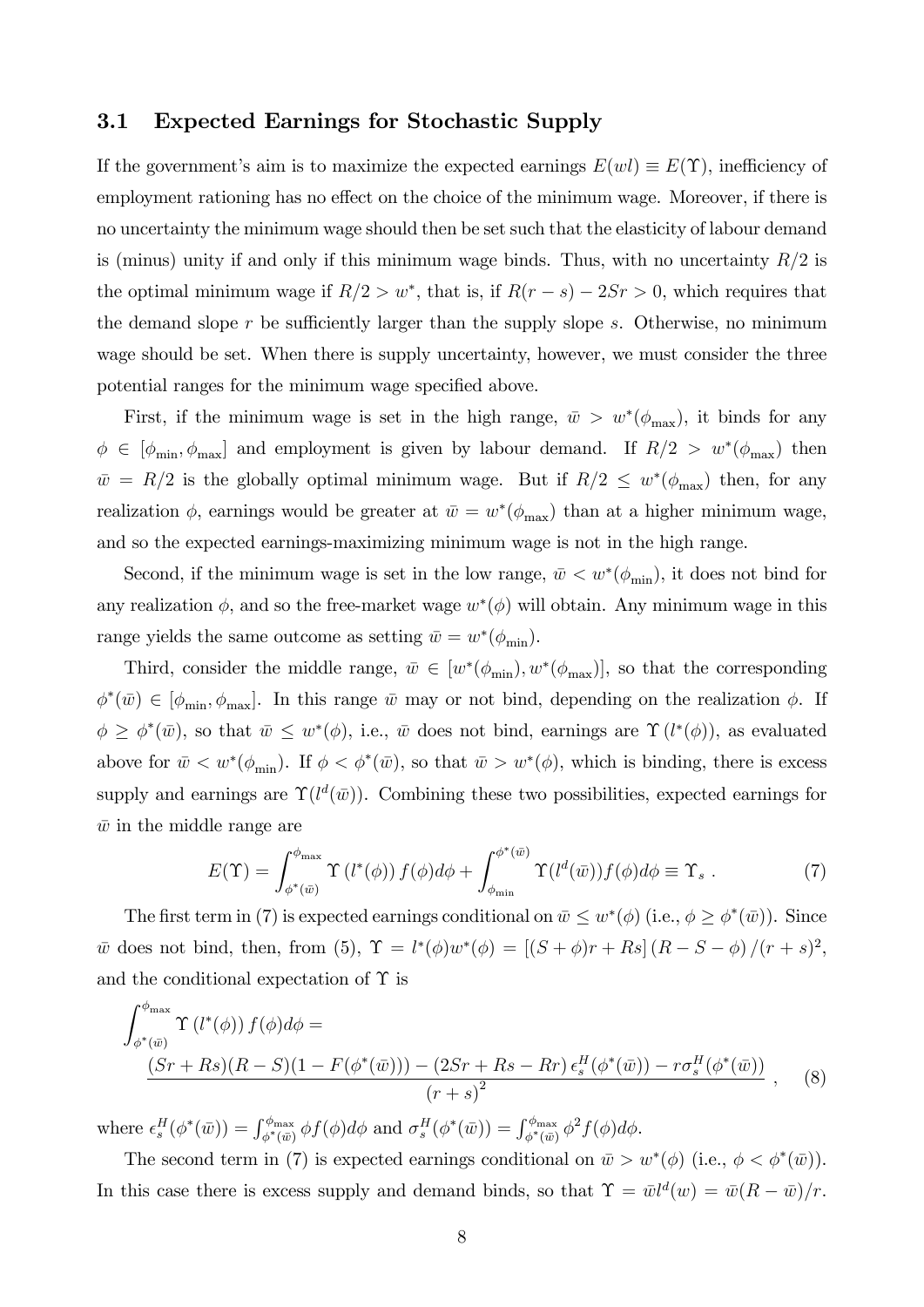The conditional expectation of  $\Upsilon$  is then

$$
\int_{\phi_{\min}}^{\phi^*(\bar{w})} \Upsilon(l^d(\bar{w})) f(\phi) d\phi = \frac{1}{r} \int_{\phi_{\min}}^{\phi^*(\bar{w})} \bar{w}(R - \bar{w}) f(\phi) d\phi = \frac{1}{r} F(\phi^*(\bar{w})) \bar{w}(R - \bar{w}) . \tag{9}
$$

Substituting into  $(7)$  from  $(8)$  and  $(9)$ , and using  $(6)$ , we find that for the middle range  $\bar{w} \in [w^*(\phi_{\min}), w^*(\phi_{\max})],$ 

$$
\frac{d\Upsilon_s}{d\bar{w}} = \frac{1}{r}(R - 2\bar{w})F(\phi^*(\bar{w}));
$$
\n
$$
\frac{d^2\Upsilon_s}{d\bar{w}^2} = -\frac{2}{r}F(\phi^*(\bar{w})) + \frac{r+s}{r^2}(R - 2\bar{w})F'(\phi^*(\bar{w})).
$$
\n(10)

It is straightforward to show that expected earnings are continuous and differentiable at the boundaries of the middle range with the other ranges, as well as within each range (and this comment also applies for the other optimizations we undertake). We can now consider how the global optimum depends on which of the three parameter ranges contains  $R/2$ . We have seen that if  $R/2$  is lower than the high range,  $\Upsilon<sub>s</sub>$  is increased by reducing  $\bar{w}$  at least to  $w^*(\phi_{\text{max}})$ , while if  $R/2$  is above the low range then  $\Upsilon_s$  is weakly greater if  $\bar{w}$  is raised at least to  $w^*(\phi_{\min})$ . Therefore, if  $R/2$  belongs to the middle range  $[w^*(\phi_{\min}), w^*(\phi_{\max})]$ , we can restrict attention to this range. From (10),  $d\Upsilon_s/d\bar{w}$  is then positive at  $\bar{w} = w^*(\phi_{\min})$  and negative at  $\bar{w} = w^*(\phi_{\text{max}})$ . Since the f.o.c.  $d\Upsilon_s/d\bar{w} = 0$  is satisfied at  $\bar{w} = R/2$ , at which the s.o.c.  $d^2\Upsilon_s/d\bar{w}^2 < 0$  holds, our analysis of the three ranges leads to the following proposition.

**Proposition 1** With supply uncertainty, if  $R/2 \geq w^*(\phi_{\min})$  the minimum wage that maximizes expected earnings  $E(\Upsilon)$  is  $\bar{w} = R/2$ . But if  $R/2 < w^*(\phi_{\min})$  no minimum wage should be set.

This is a simple generalization of the solution when there is no uncertainty, with the constraint  $R/2 \geq w^*$  replaced by  $R/2 \geq w^*(\phi_{\min})$ ; i.e., the constraint  $R(r - s) - 2Sr > 0$  is replaced by  $R(r - s) - 2(S + \phi_{\min})r > 0$ . With supply uncertainty, the optimal minimum wage, if it exists, is the same as without uncertainty. However, since  $\phi_{\min} < 0$ , the condition under which this minimum wage should be set is milder than when there is no uncertainty. Specifically, suppose that  $R(r - s) - 2Sr < 0$ , so that if there were no uncertainty there should be no minimum wage. When instead there is uncertainty, if also  $\phi_{\min}$  is more negative than  $[R(r - s) - 2Sr]/2r$ , then the minimum wage should be set. Thus, the existence of uncertainty widens the range of parameter values for which a meaningful (i.e., potentially binding) minimum wage should be set.

The intuition underlying the impact of uncertainty is illustrated in Figure 1. If labour supply is certain, as given by  $l^s(w,0)$ , then, since the intersection with labour demand  $l^d(w)$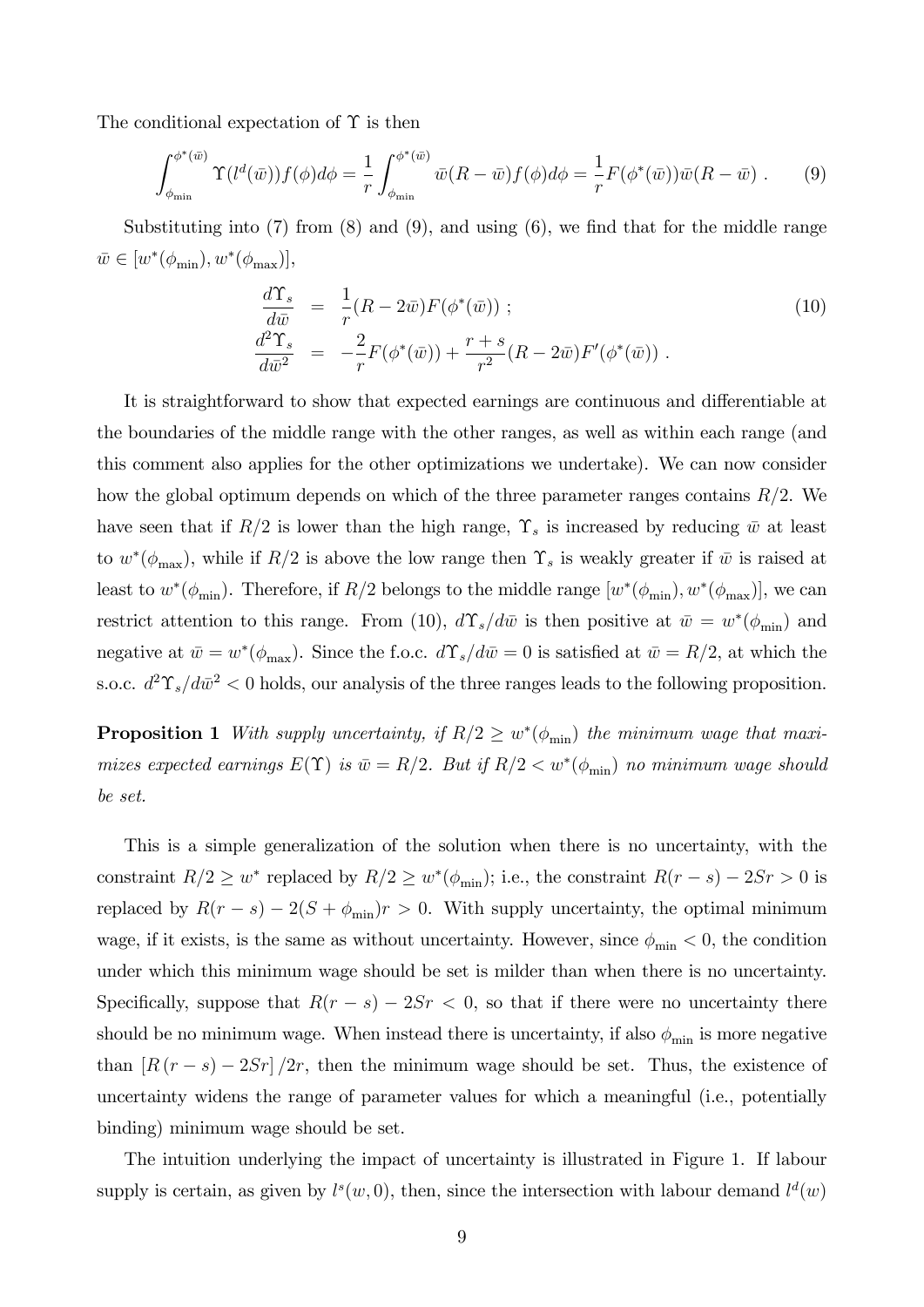occurs above  $R/2$ , a minimum wage should not be set. Now suppose instead that labour supply is uncertain and that  $\phi_{\min}$  is sufficiently negative that the lowest possible labour supply curve,  $l^s(w, \phi_{\min})$ , intersects  $l^d(w)$  below  $R/2$ . Assume, as specified in Proposition 1, that the minimum wage is set at  $R/2$ . Then, for all ex-post realizations of uncertainty such that the supply curve cuts  $l^d(w)$  above  $R/2$ , the minimum wage does not bind, and so has no effect. But for any realization such that supply cuts  $l^d(w)$  below  $R/2$ , the minimum wage  $\bar{w} = R/2$  binds and (by the standard unit-elasticity condition) maximizes earnings. Therefore, considering all possible realizations of  $\phi$  together, the imposition of the minimum wage raises expected earnings, and this is because there is sufficient uncertainty.



Figure 1: Expected earnings with stochastic supply

#### 3.2 Expected Worker Surplus for Stochastic Supply

When expected worker surplus is maximized the solution depends on how far rationing is efficient. Again we examine three potential ranges for the minimum wage  $\bar{w}$ .

First, in the high range,  $\bar{w} \in (w^*(\phi_{\text{max}}), R]$ , regardless of the realization  $\phi$ , demand is a binding constraint. Therefore  $l = l^d(\bar{w}, \phi) = (R - \bar{w})/r$  and employment is rationed. Total worker surplus is  $\Omega_I(\phi)$ , as given by (4) for  $\gamma = 0$ . Taking the expectation over all  $\phi$  and differentiating with respect to  $\bar{w}$ , the minimum wage that satisfies the f.o.c. for maximizing expected worker surplus in this range is

$$
\hat{w}(\alpha) = \frac{\alpha r(R+S) + (2\alpha - 1)sR}{2\alpha(r+s) - s} ,\qquad(11)
$$

which is increasing in  $\alpha$ .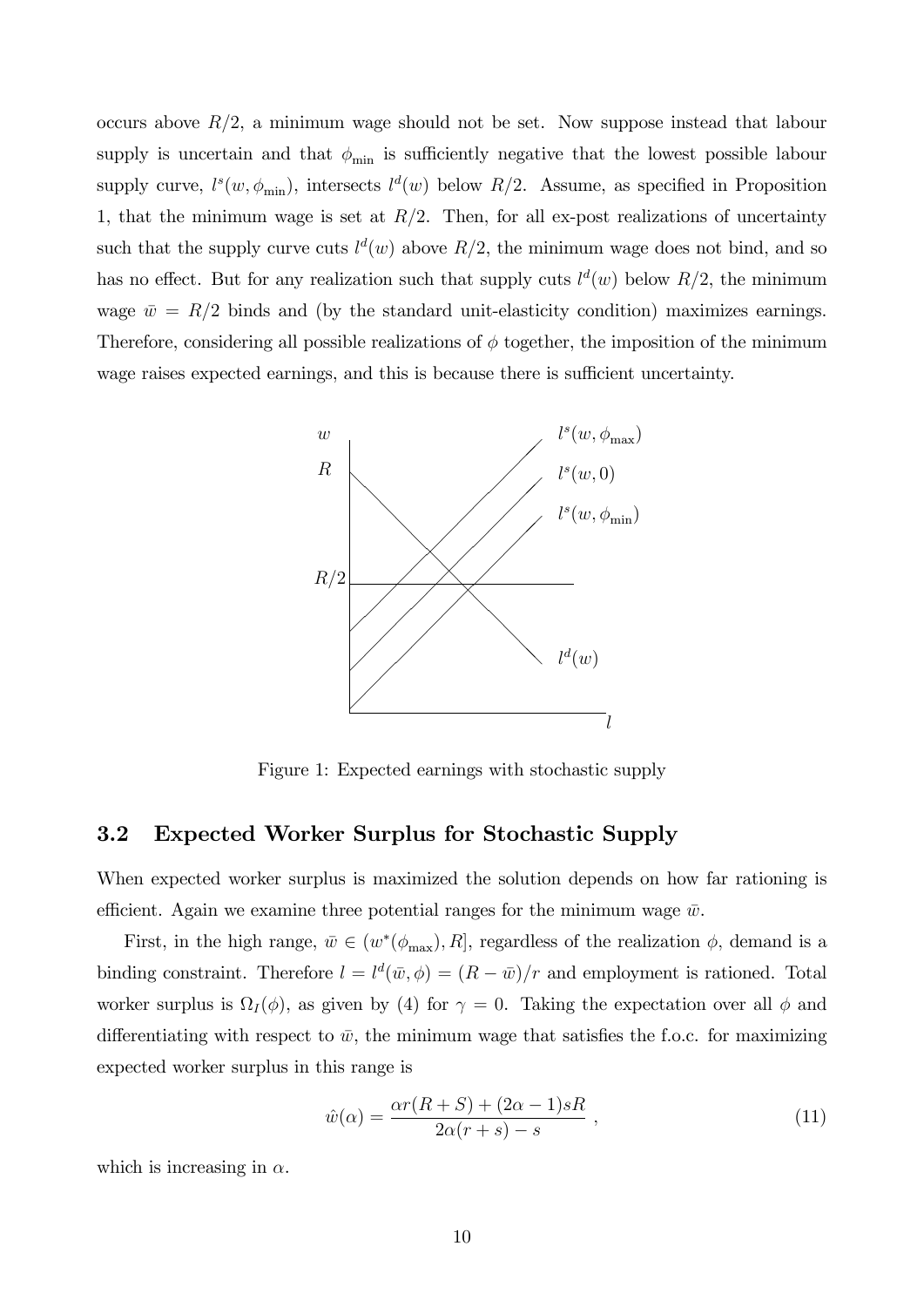However, some restrictions on parameter values are required for  $E(\Omega_I(\phi))$  to be concave at  $\bar{w} = \hat{w}(\alpha)$  and for  $\hat{w}(\alpha)$  to belong to the interval  $(w^*(\phi_{\text{max}}), R]$ . Let  $\phi_0$  denote the value of  $\phi$  at which  $w^*(\phi) = \hat{w}(\alpha)$ , i.e., from (5) and (11),

$$
\phi_0 = \frac{(R-S)[\alpha(r+s)-s]}{2\alpha(r+s)-s} .
$$

This defines the critical level of uncertainty for which  $(11)$  is a local optimum. It is also necessary that rationing is not 'too inefficient'. We show in the proof to the following lemma that the critical condition is that  $\alpha > s/(r + s)$ .

**Lemma 1** With supply uncertainty, if  $\phi_{\text{max}} < \phi_0$  and  $\alpha > s/(r + s)$ , the minimum wage that maximizes expected worker surplus for  $\bar{w} \in (w^*(\phi_{\text{max}}), R]$  is given by (11). If  $\phi_{\text{max}} \ge \phi_0$ the minimum wage that maximizes expected worker surplus cannot be strictly higher than  $w^*(\phi_{\text{max}}).$ 

Thus, when supply uncertainty is small enough, in the sense that  $\phi_{\text{max}}$  is sufficiently small, and if rationing is efficient enough, there is a local maximum  $\bar{w} = \hat{w}(\alpha) > w^*(\phi_{\text{max}})$ . For the given mean value ( $\phi = 0$ ) variation of the lower bound may be accompanied by one or both of a redistribution of the mass and a variation of the upper bound. The cut-off level of uncertainty  $\phi_0$  is decreasing in  $\alpha$ , so that the condition  $\phi_{\text{max}} < \phi_0$  is harder to satisfy if rationing is more efficient, ceteris paribus.

If instead a minimum wage is set in the low range  $\bar{w} < w^*(\phi_{\min})$ , then, regardless of the realization of  $\phi$ , it does not bind. The free market wage and employment will be  $w^*(\phi)$  and  $l^*(\phi)$ , respectively, as given by (5). Worker surplus is

$$
\Omega(l^*(\phi)) = s(R - S - \phi)^2 / 2(r + s)^2 . \tag{12}
$$

which is the same for all  $\bar{w} < w^*(\phi_{\min})$ . Expected worker surplus is therefore the same for any minimum wage in this range (and the same as at  $\bar{w} < w^*(\phi_{\min})$ ).

Finally, consider the middle range  $\bar{w} \in [w^*(\phi_{\min}), w^*(\phi_{\max})]$ . Parallel to (7) for expected earnings maximization, the maximand is now

$$
E(\Omega) = \int_{\phi^*(\bar{w})}^{\phi_{\text{max}}} \Omega(l^*(\phi)) f(\phi) d\phi + \int_{\phi_{\text{min}}}^{\phi^*(\bar{w})} \Omega_I(\phi) f(\phi) d\phi \equiv \Omega_s . \tag{13}
$$

Substituting expressions for the two terms in  $(13)$ , differentiating, and using  $(4)$ ,  $(6)$  and (12), we obtain

$$
\frac{d\Omega_s}{d\bar{w}} = \frac{\alpha}{r} \epsilon_s^L(\phi^*(\bar{w})) + \frac{1}{r^2} F(\phi^*(\bar{w})) \left\{ \left[ 2\alpha(r+s) - s \right] (R - \bar{w}) - \alpha r(R - S) \right\} ; \tag{14}
$$

$$
\frac{d^2\Omega_s}{d\bar{w}^2} = -\frac{1}{r^2}F(\phi^*(\bar{w}))[2\alpha(r+s)-s] + \frac{1}{r^3}(R-\bar{w})(r+s)[\alpha(r+s)-s]F'(\phi^*(\bar{w})) ,
$$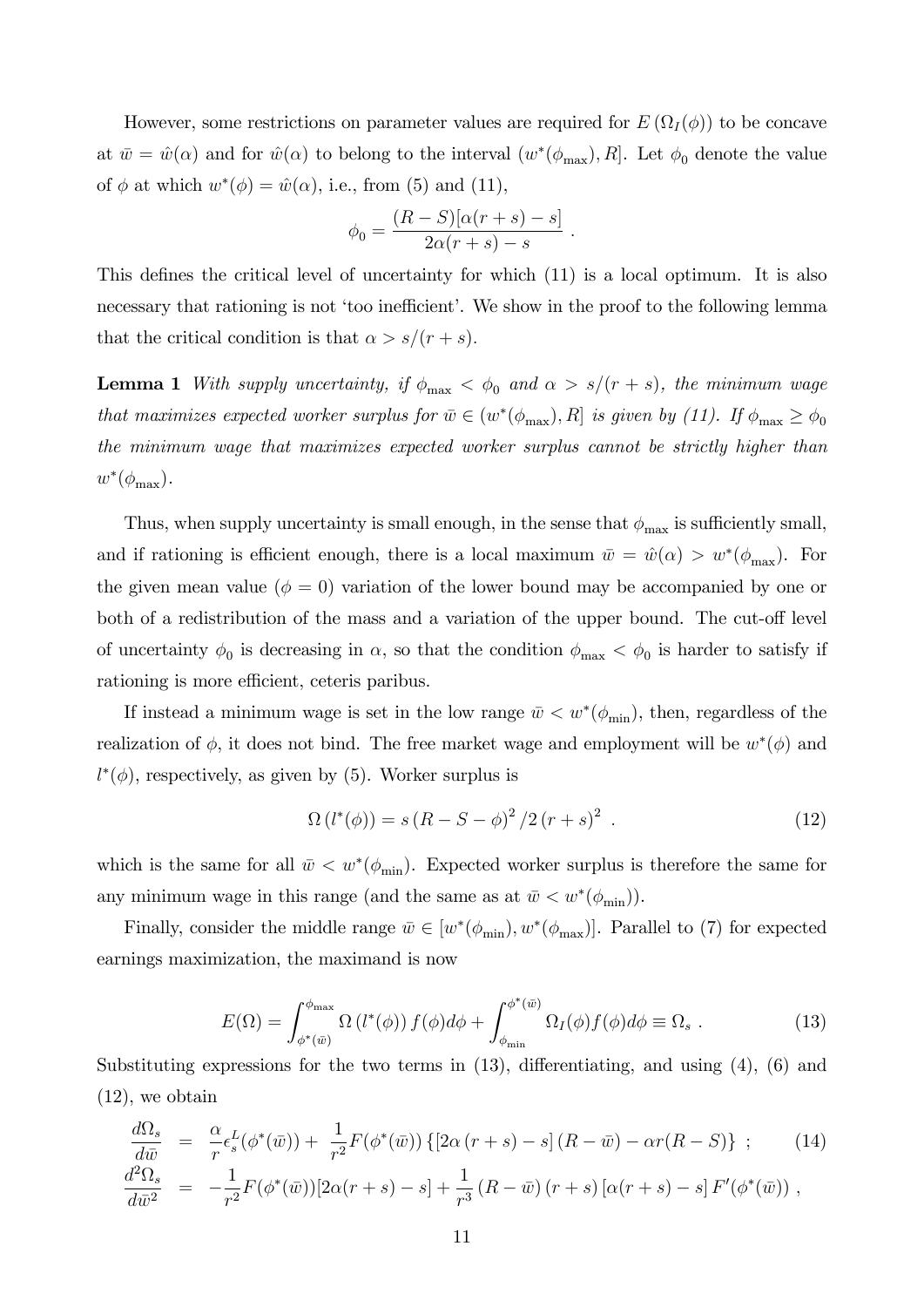where  $\epsilon_s^L(\phi^*(\bar{w})) = \int_{\phi_{\min}}^{\phi^*(\bar{w})}$  $\int_{\phi_{\rm min}}^{\phi_{\rm min}} \phi f(\phi) d\phi.$ 

Assume first that rationing is relatively efficient, i.e.,  $\alpha > s/(r + s)$ . Since  $\epsilon_s^L(\phi_{\min}) =$  $F(\phi_{\min}) = 0$ ,  $w^*(\phi_{\min})$  satisfies the f.o.c.  $d\Omega_s/d\bar{w} = 0$  in this range. However, this is a local minimum, for  $\Omega_s$  is convex at this point. In addition, we have seen that all  $\bar{w} < w^*(\phi_{\min})$ result in the same levels of expected worker surplus as  $\bar{w} = w^*(\phi_{\min})$  does. We show in the appendix that if  $\phi_{\text{max}} \ge \phi_0$  there is a unique optimal minimum wage in  $[w^*(\phi_{\text{min}}), w^*(\phi_{\text{max}}))$ . We have seen, however, that if  $\phi_{\text{max}} < \phi_0$ , an optimal minimum wage cannot lie in the range  $[w^*(\phi_{\min}), w^*(\phi_{\max})]$ . Together with the findings in Lemma 1, this establishes the following result.

**Proposition 2** With supply uncertainty and  $\alpha > s/(r + s)$ , the minimum wage that maximizes expected worker surplus lies in the range  $(w^*(\phi_{\min}), w^*(\phi_{\max}))$  if  $\phi_{\max} \ge \phi_0$ , but is given by (11) if  $\phi_{\text{max}} < \phi_0$ .

The proposition applies when rationing is sufficiently efficient. Then the location of the expected worker surplus-maximizing minimum wage depends on the extent of uncertainty. Specifically, if uncertainty is small enough (in the sense that  $\phi_{\text{max}} < \phi_0$ , as in Lemma 1) the optimal minimum wage is  $\hat{w}(\alpha)$ . This minimum wage is in the high range and is sure to bind. If, however, uncertainty is greater, the optimal minimum wage is in the middle range and may or may not bind. In this case, if the minimum wage is ex-post binding, so that demand is a constraint, variation of the supply curve has no effect on employment. However, if ex post the minimum wage does not bind, greater supply uncertainty generates a smaller expected worker surplus. (Worker surplus for a given  $\phi$  equals  $(s/2)[(R - S - \phi)^2 / (r + s)^2]$ , which is decreasing in  $\phi$ .) Since supply uncertainty has a negative effect on expected worker surplus if the minimum wage does not bind, and no effect if the minimum wage binds, it favours setting a low minimum wage that is more likely to bind.

Our analysis here rests on the simplifying assumption that  $\phi$  is bounded above, and therefore that distinct high and middle ranges for  $\bar{w}$  exist. If the assumption were dropped and if nonetheless the distribution had a centrally concentrated mass, the corresponding result would be that  $\bar{w}$  would be set at a level at which it would bind with a high probability, rather than certainly. A similar comment applies to the other cases we consider below.

When  $\phi_{\text{max}} \ge \phi_0$ , so that the optimal  $\bar{w}$  lies in the middle range  $(w^*(\phi_{\text{min}}), w^*(\phi_{\text{max}}))$ , the wage  $\hat{w}(\alpha)$  also belongs in this range. However, evaluating (14) at  $\hat{w}(\alpha)$ , we obtain

$$
\frac{d\Omega_s(\hat{w}(\alpha))}{d\bar{w}} = \frac{\alpha}{r} \epsilon_s^L(\phi^*(\hat{w}(\alpha))) \leq 0,
$$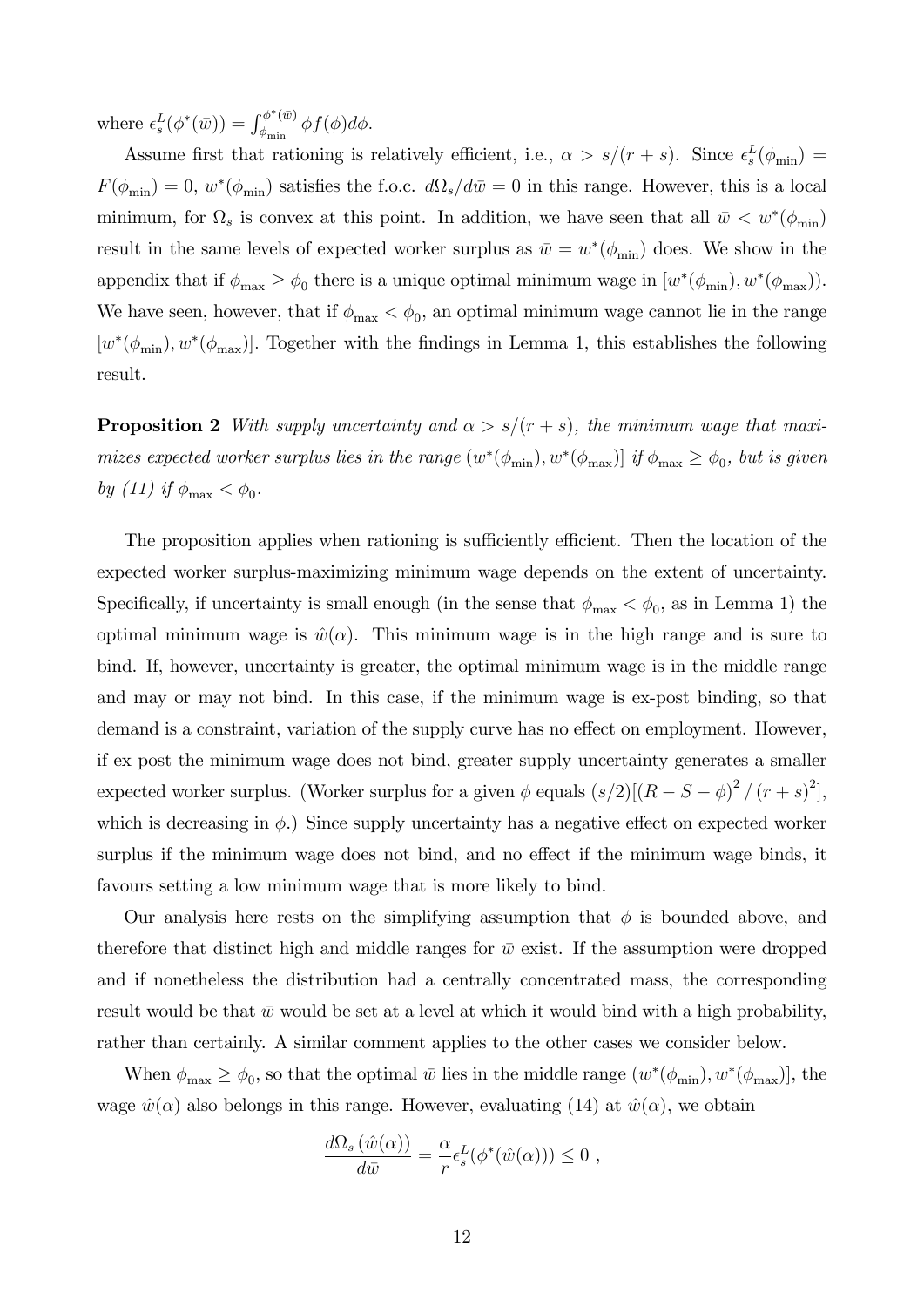which holds with equality only for  $\phi_{\text{max}} = \phi_0$  (or,  $w^*(\phi_{\text{max}}) = \hat{p}$ ). Therefore, if uncertainty is great enough  $(\phi_{\text{max}} \ge \phi_0)$ , the optimal minimum wage which lies in the middle range is strictly lower than  $\hat{w}(\alpha)$ , the optimal minimum wage with smaller uncertainty.

Note also that, from (14), evaluating  $d\Omega_s/d\bar{w}$  at  $w_e^*$ :

$$
\frac{d\Omega_s(w_e^*)}{d\bar{w}} = \frac{\alpha}{r} \epsilon_s^L(0) + \frac{1}{r^2} F(0) r[(r+s)\alpha - s] \frac{R-S}{r+s}.
$$

Here, since  $E(\phi) = 0$ , the first term is negative, while the second is positive. It follows that an optimal minimum wage in the middle range may be greater or smaller than the expected market-clearing wage. Specifically, this minimum wage  $\bar{w} \geq w_e^*$  as  $(r + s)\alpha \epsilon_s^L(0) +$  $F(0) [\alpha(r + s) - s] (R - S) \geqq 0.$ 

Our qualitative results still obtain if some weight on expected profit is put in the objective function, though if a minimum wage is then optimal the weight on profit causes it to be lower, and so less likely to bind. A reworking of our analysis shows that the critical level of rationing efficiency becomes  $\alpha > (s + \beta r)/(r + s)$  where  $\beta \in [0, 1)$  is the weight put on profit. With little uncertainty, the optimal value of  $\bar{w}$  in the high range is then decreasing in the weight  $\beta$ . A greater weight on profit is associated with a more stringent requirement on the efficiency of rationing for a binding minimum wage to be optimal. These remarks also apply to the stochastic-demand case.

Another variation of the model - that would obtain with either of our objective functions - would be to allow for some non-compliance with the minimum wage law. Suppose that, if the minimum wage binds, then, with probability  $\delta$  a firm complies with the minimum wage and with probability  $1 - \delta$  it sets the market wage. We can therefore think of a proportion  $\delta$ complying and a proportion  $1 - \delta$  not. For workers in firms that comply, the expected worker surplus or expected earnings gain from a minimum wage would still apply, but for the others there would be no effect. Therefore, as in our model, there would be some conditions under which it would be optimal to set a minimum wage.

We now consider further the effect of rationing inefficiency.

**Proposition 3** With supply uncertainty, if  $\alpha \leq s/(r + s)$ , expected worker surplus is maximized by not setting a minimum wage.

For  $\alpha \leq s/(r + s)$ , the market should be left unregulated, regardless of the degree of supply uncertainty. If, for example, labour supply and demand slopes are equal, a minimum wage should not be set if rationing is random or worse. Moreover, the smaller is the demand slope r, relative to the supply slope s, the greater is the rationing efficiency  $\alpha$  required for a (possibly binding) minimum wage to be optimal.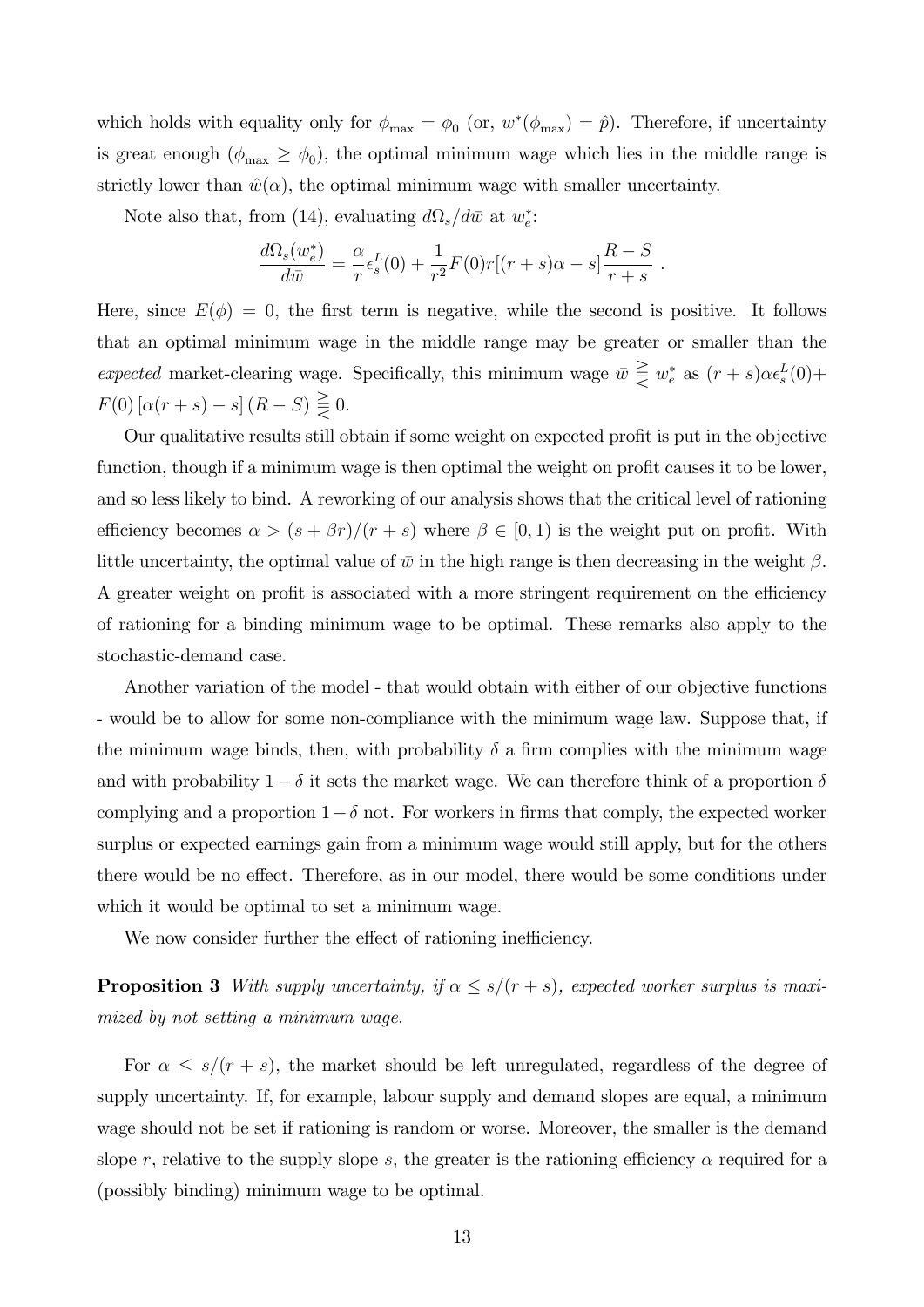The role of any rationing inefficiency can be seen by focusing on the case with no uncertainty, that is we consider the degenerate case with  $\phi_{\min} = \phi_{\max} = 0$ . In this case, the basic result - that to maximize worker surplus when there is no uncertainty a binding minimum wage should be set, provided rationing is efficient enough - would still hold with more general demand and supply functions. As an illustration, suppose rationing is efficient ( $\alpha = 1$ ). Let  $l^d(w)$  denote labour demand and  $w^s(l)$  inverse labour supply, and assume that  $\partial l^d(w)/\partial w < 0$ and  $\partial w^s(l)/\partial w > 0$ . When  $w \geq w^*$ , so that employment is demand-determined (with market clearance a special case), worker surplus is  $\Omega = \int_0^{l^d(w)}$  $\int_0^{u(u)} (w - w^s(l))dl$ . Using the envelope theorem,  $d\Omega(w^*)/dw > 0$ , i.e., a marginal increase in the wage from the free-market equilibrium raises worker surplus. A similar result is shown by Lee and Saez (2012) in their Proposition 1.

Figure 2 illustrates how worker surplus  $\Omega$  is related to rationing efficiency when there is no uncertainty. With efficient rationing ( $\alpha = 1$ ),  $\Omega$  is maximized at a binding minimum wage  $(\bar{w} = \hat{w}(1))$  greater than the market-clearing wage  $w^*$ . With less efficient rationing, but still with  $\alpha > \alpha_0$ ,  $\Omega$  is everywhere lower and is maximized at a lower minimum wage  $(\bar{w} = \hat{w}(\alpha))$ . For  $\alpha < \alpha_0$ ,  $d\Omega/d\bar{w} < 0$ , so that no minimum wage is set and  $\Omega = \Omega(w^*)$ .



Figure 2: Worker surplus for different values of  $\alpha$  ( $R/2 > w^*$ )

It is assumed in the figure that  $R/2 > w^*$  (i.e.,  $R(r - s) - 2Sr > 0$ ), so that a minimum wage  $\bar{w} = R/2$  should be set for earnings-maximization. To compare the solutions for the two objective functions, the value of  $\alpha$  for the middle  $\Omega$ -curve is chosen such that worker-surplus maximization occurs at  $\bar{w} = R/2$ . Using (11),  $\hat{w}(\alpha) - R/2 \geq 0$  as  $\alpha \geq Rs/(Sr + Rs) \equiv \alpha_1$ . Thus,  $\alpha = \alpha_1$  for the middle  $\Omega$ -curve. The worker surplus-maximizing minimum wage exceeds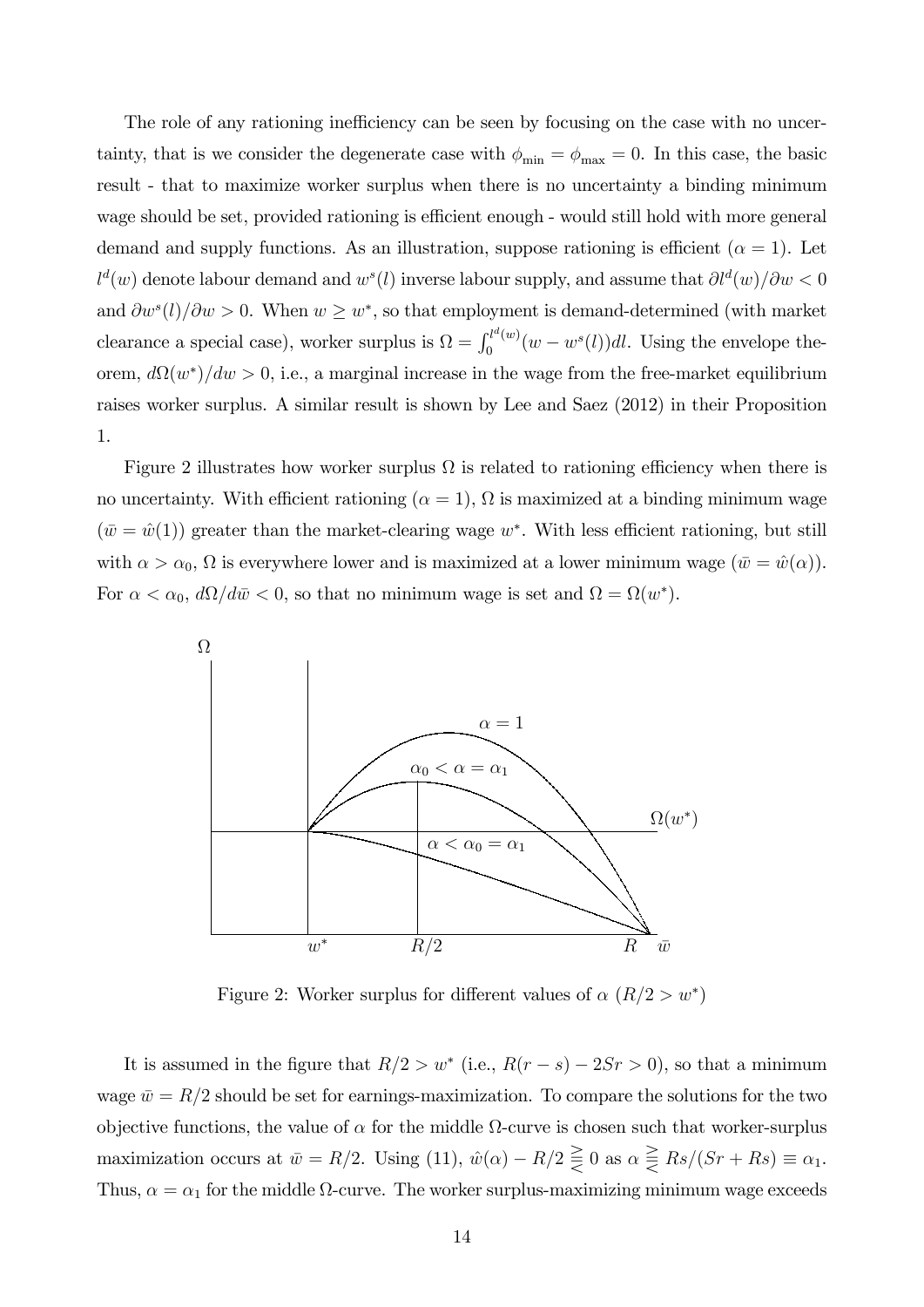that for the earnings maximization if  $\alpha \in (\alpha_1, 1]$ ; but the ranking is reversed if  $\alpha \in (\alpha_0, \alpha_1]$ . However, if  $R(r - s) - 2Sr \leq 0$ , an earnings-maximizing government will not set a minimum wage, whereas a worker surplus-maximizing government will set a minimum wage if and only if  $\alpha > \alpha_0$ .

Intuitively, if  $\alpha = 1$  the earnings-maximizing minimum wage balances the marginal gain of earnings per unit of labour from the last increment to the wage against the marginal loss of earnings from lower employment. Starting at this level of the minimum wage, if instead the objective is worker surplus-maximization then the marginal gain to worker surplus from the last increment to the wage is the same. But, because earnings below the reservation wage are excluded from the objective function, the marginal loss of worker surplus from the lower employment is smaller than the marginal loss of earnings. The minimum wage should therefore be raised further in the worker surplus-maximizing case.

However, compared to  $\alpha = 1$ , if  $\alpha < 1$  the reservation wages of those employed are greater, and so the net gain in worker surplus from imposing the minimum wage is smaller. Therefore the minimum wage is set lower, and for sufficiently inefficient rationing  $(\alpha < \alpha_1)$  it is set below  $R/2$ .

# 4 Stochastic Demand

We now focus on the case of stochastic demand, with deterministic supply. There is some asymmetry with the converse case of Section 3 because each of the objective functions relates only to demand, and not to supply, for any given quantity. Nonetheless, our analysis in this section proceeds similarly to that for stochastic supply, and so some details are omitted or relegated to the appendix. We show that with expected earnings-maximization there is a qualitative difference between the results for the two types of uncertainty, whereas for expected worker surplus-maximization the results are largely similar to those for stochastic supply.

We assume that  $\gamma$  is a random variable that captures demand uncertainty, while  $\phi$  is deterministic and equal to zero. For simplicity, our analysis focuses on a minimum wage that satisfies  $\bar{w} > R + \gamma_{\min}$ ; that is, the government only considers a minimum wage that would result in positive employment and (therefore) positive worker surplus and earnings, regardless of the realization of the uncertainty.

Labour supply and demand are now  $l^s(w) = (w - S)/s$  and  $l^d(w) = (R + \gamma - w)/r$ ,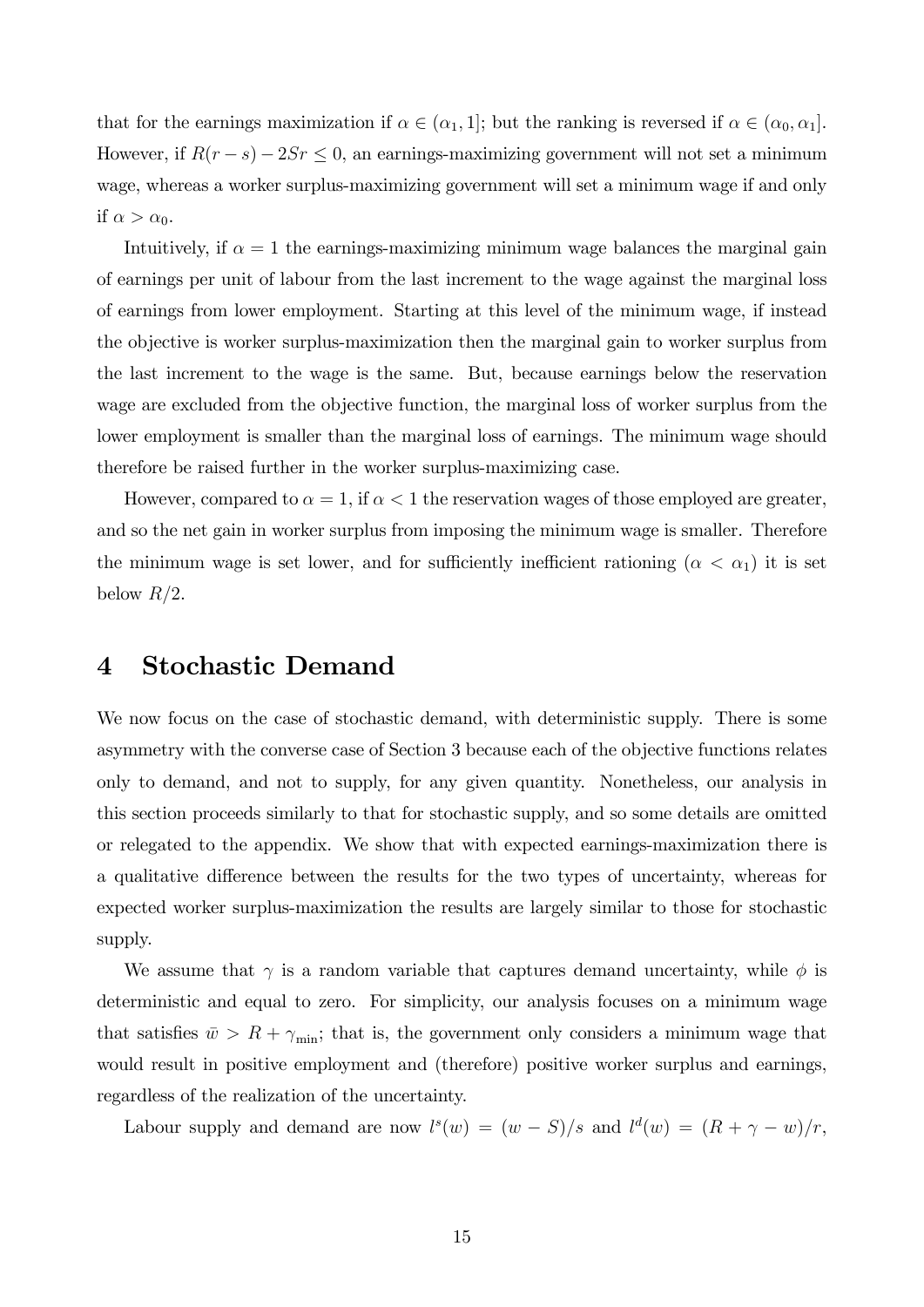respectively. The free market wage and employment are

$$
w^*(\gamma) = [Sr + (R + \gamma)s]/(r + s) \text{ and } l^*(\gamma) = (R + \gamma - S)/(r + s) ,
$$
 (15)

and, for a given minimum wage  $\bar{w}$ , (15) defines the specific value  $\gamma = \gamma^*(\bar{w})$  at which the market clears,

$$
\gamma^*(\bar{w}) = (r+s)(\bar{w} - w_e^*)/s . \tag{16}
$$

We again distinguish three ranges of  $\bar{w}$ . In the low range  $\bar{w} < w^*(\gamma_{\min})$  (so  $\gamma^*(\bar{w}) < \gamma_{\min}$ ),  $\bar{w}$  is non-binding for all  $\gamma \in [\gamma_{\min}, \gamma_{\max}]$ , and the market clears. In the high range  $\bar{w}$  $w^*(\gamma_{\max})$  (so  $\gamma^*(\bar{w}) > \gamma_{\max}$ ), and there is labour excess supply for all values of  $\gamma$ . Employment is determined by labour demand and is rationed. In the middle range  $\bar{w} \in [w^*(\gamma_{\min}), w^*(\gamma_{\max})]$ (so  $\gamma^*(\bar{w}) \in [\gamma_{\min}, \gamma_{\max}]$ ), and the effect of a minimum wage depends on the value of  $\gamma$ . For low demand (when  $\gamma \in [\gamma_{\min}, \gamma^*(\bar{w})]$ ) there is excess supply and rationing, whereas for high demand (when  $\gamma \in [\gamma^*(\bar{w}), \gamma_{\text{max}}])$  w does not bind.

Note that, from the definitions of  $w^*(\phi)$  and  $\phi^*(w)$ , it follows that  $prob(w^*(\gamma) \leq \overline{w})$  $= prob(\gamma \leq \gamma^*(\bar{w})) = G(\gamma^*(\bar{w})).$ 

#### 4.1 Expected Earnings for Stochastic Demand

In our analysis of expected earnings maximization for uncertain supply there is a single level of  $\bar{w}$  at which labour demand is unit elastic. However, with demand uncertainty, for any realization  $\gamma$ , unit elasticity obtains at  $\bar{w} = (R + \gamma)/2$ , that is, at a different level of  $\bar{w}$  for each  $\gamma$ . This leads to a qualitative difference between the results for demand uncertainty and those for supply uncertainty. We again consider three ranges for the minimum wage  $\bar{w}$ .

If  $\bar{w}$  is set in the high range,  $\bar{w} > w^*(\gamma_{\max})$ , then for any realization  $\gamma \in [\gamma_{\min}, \gamma_{\max}]$ employment is given by labour demand. Expected earnings are then

$$
E(\Upsilon) = \int_{\gamma_{\min}}^{\gamma_{\min}} \Upsilon(l^d(\bar{w})) g(\gamma) d\gamma = \frac{\bar{w}}{r} \int_{\gamma_{\min}}^{\gamma_{\min}} (R - \bar{w} + \gamma) g(\gamma) d\gamma = \frac{\bar{w}}{r} (R - \bar{w}).
$$

Hence, if  $R/2 > w^*(\gamma_{\text{max}})$ , expected earnings are maximized at  $\bar{w} = R/2 = E((R + \gamma)/2)$ . If, however,  $R/2 \leq w^*(\gamma_{\text{max}})$ , then  $dE(\Upsilon)/d\bar{w} < 0$  in this range.

If, instead, the minimum wage is set in the low range,  $\bar{w} < w^*(\gamma_{\min})$ , then employment is given by labour supply at  $w = \bar{w}$ , and so earnings can be increased by raising  $\bar{w}$  out of this range at least as far as  $w^*(\gamma_{\min})$ .

Thus, provided  $R/2 \leq w^*(\gamma_{\max}), E(\Upsilon)$  is maximized in the middle range  $\bar{w} \in [w^*(\gamma_{\min}),$  $w^*(\gamma_{\text{max}})$ . In this range, parallel to (7), the maximand is

$$
E(\Upsilon) = \int_{\gamma^*(\bar{w})}^{\gamma_{\text{max}}} \Upsilon(l^*(\gamma)) g(\gamma) d\gamma + \int_{\gamma_{\text{min}}}^{\gamma^*(\bar{w})} \Upsilon(l^d(\bar{w})) g(\gamma) d\gamma \equiv \Upsilon_d . \tag{17}
$$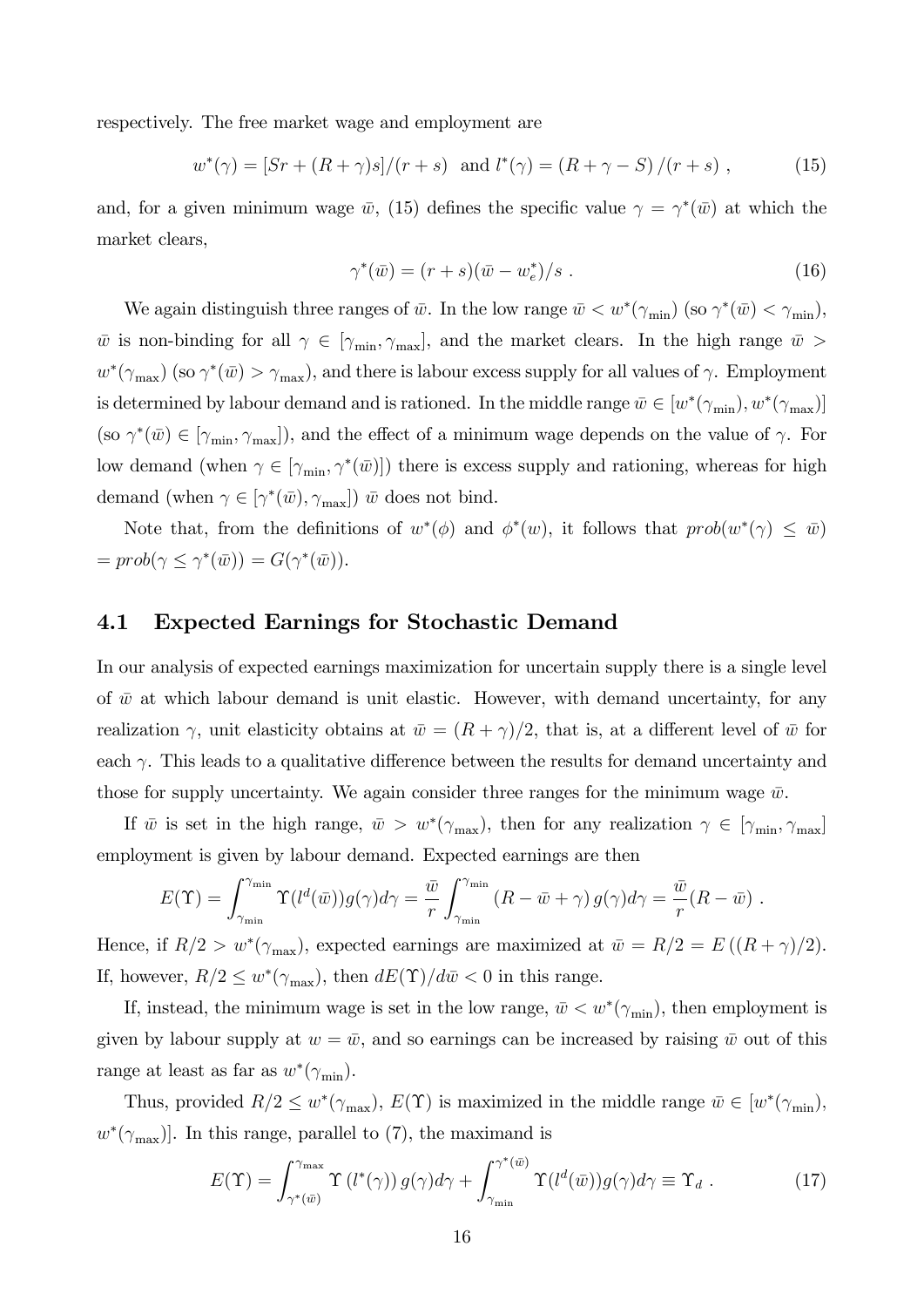Then, as shown in the appendix,

$$
\frac{d\Upsilon_d}{d\bar{w}} = \frac{1}{r}(R - 2\bar{w})G(\gamma^*(\bar{w})) + \frac{1}{r}\epsilon_d^L(\bar{w}) ;\n\frac{d^2\Upsilon_d}{d\bar{w}^2} = -\frac{2}{r}G(\gamma^*(\bar{w})) - (s+r)\frac{\bar{w}(s-r) + rS}{rs^2}G'(\gamma^*(\bar{w})) ,
$$
\n(18)

where  $\epsilon_d^L(\gamma^*(\bar{w})) = \int_{\gamma_{\min}}^{\gamma^*(\bar{w})}$  $\int_{\gamma_{\rm min}}^{\gamma_{\rm min}} \gamma g(\gamma) d\gamma.$ 

If  $R/2 \leq w^*(\gamma_{\min}), d\Upsilon_d/d\bar{w} < 0$  for all  $\bar{w} \in (w^*(\gamma_{\min}), w^*(\gamma_{\max})]$ . But we have seen that in this case  $dE(\Upsilon)/d\bar{w} < 0$  in the high range, while the minimum wage should always be raised out of the low range. Therefore, if  $R/2 \leq w^*(\gamma_{\min})$  it is optimal to set the minimum wage at  $w^*(\gamma_{\min})$ , i.e., in effect, there is no minimum wage.

Because  $\epsilon_d^L(\gamma_{\min}) = \epsilon_d^L(\gamma_{\max}) = 0$ , if  $R/2 \in (w^*(\gamma_{\min}), w^*(\gamma_{\max}))$  then  $d\Upsilon_d/d\bar{w} > 0$  at  $\bar{w} = \gamma_{\min}$  and  $d\Upsilon_d/d\bar{w} < 0$  at  $\bar{w} = w^*(\gamma_{\max})$ . Therefore a solution interior to the middle range,  $\bar{w} \in (w^*(\gamma_{\min}), w^*(\gamma_{\max}))$  obtains. Since then  $\epsilon_d^L(\gamma^*(\bar{w})) < 0$ , for  $d\Upsilon_d/d\bar{w} = 0$  it is necessary that  $\bar{w} < R/2$ , while if  $R/2 = w^*(\gamma_{\text{max}})$  we have that  $d\Upsilon_d/d\bar{w} = 0$  at  $\bar{w} = w^*(\gamma_{\text{max}})$ . We show in the appendix that the s.o.c. is satisfied, and so we have the following result.

**Proposition 4** With demand uncertainty and expected earnings maximization, if  $R/2 \leq$  $w^*(\gamma_{\min})$  no minimum wage should be set, while if  $R/2 \, \geq \, w^*(\gamma_{\max})$  the minimum wage should be set at R/2. However, for  $R/2 \in (w^*(\gamma_{\min}), w^*(\gamma_{\max}))$  the optimal minimum wage  $\bar{w} \in (w^*(\gamma_{\min}), w^*(\gamma_{\max}))$  and is less than  $R/2$ .

Here, the condition for it to be optimal to set a minimum wage is that  $R/2 > w^*(\gamma_{\min}),$ which, using (15), can be written as  $R(r - s) - 2(Sr + s\gamma_{\min}) > 0$ . By a parallel argument to that made in relation to Proposition 1 for supply uncertainty, it follows that, with expected earnings maximization, the existence of demand uncertainty extends the set of parameter values for which it is optimal to set a minimum wage. However, in Proposition 4 the minimum wage is potentially below  $R/2$ , and so it is qualitatively different to the solution for supply uncertainty.

The intuitive rationale for this result can be seen from Figure 3. Suppose first that labour demand is known  $(\gamma = 0)$ , with intercept R. Given that labour supply  $l^s(w)$  cuts labour demand  $l^d(w,0)$  above  $R/2$ , a minimum wage should not be set. Now suppose instead, that labour demand is stochastic, and assume that  $\gamma_{\rm min}$  is sufficiently negative for  $l^d(w, \gamma_{\rm min})$  to intersect with  $l^s(w)$  below  $R/2$ , as shown. If the minimum wage  $\bar{w} = E((R + \gamma)/2) = R/2$ were set, then for all low demand realizations  $(\gamma < 0)$ ,  $(R + \gamma)/2$  would be lower than  $R/2$ . while for high demand realizations ( $\gamma > 0$ )  $(R + \gamma)/2$  would be higher than R/2. But, for any given realization  $\gamma$ , earnings are maximized at  $w = (R + \gamma)/2$ . Therefore, since for any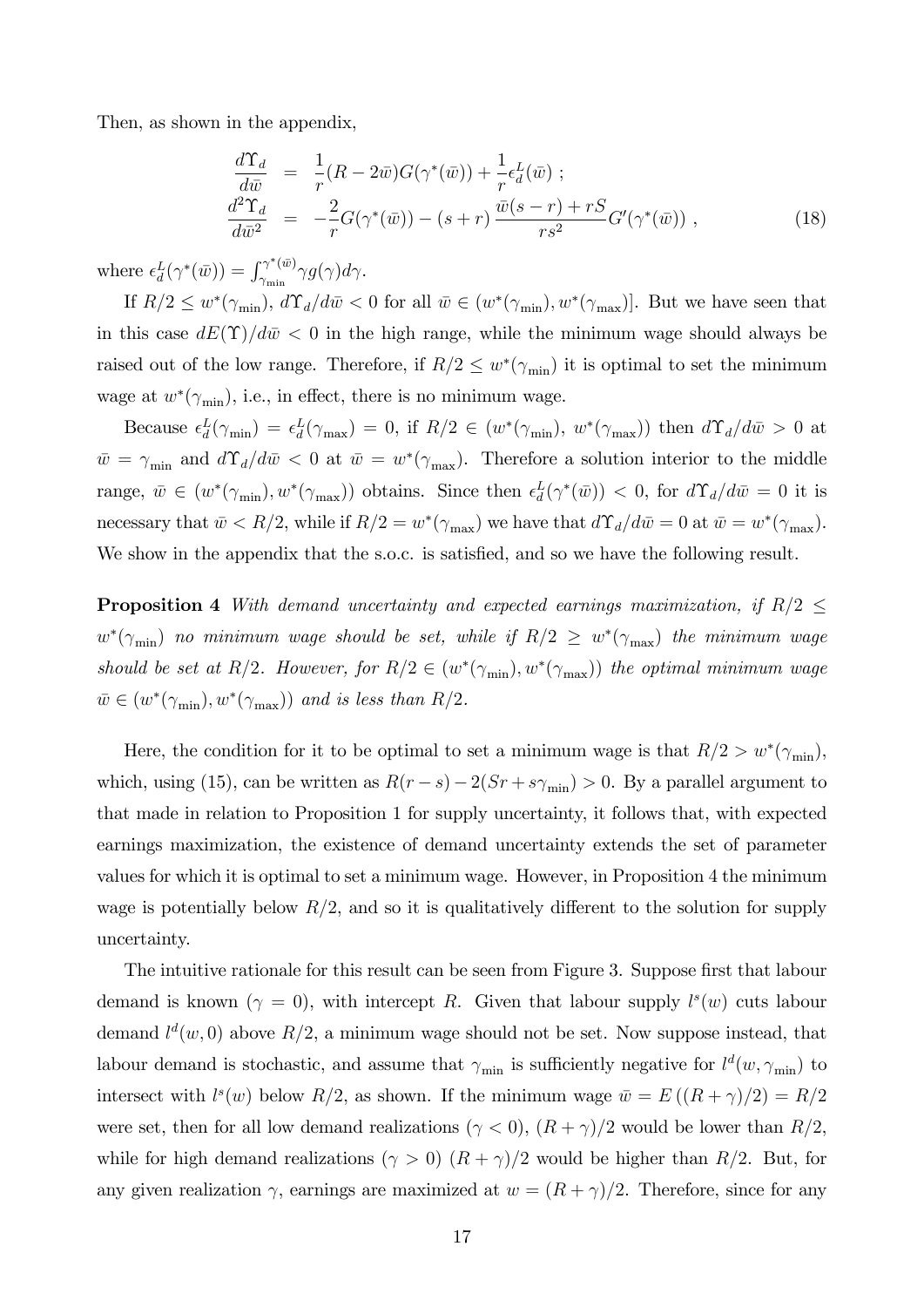realization  $\gamma < 0$ , a marginal reduction in  $\bar{w}$  would be in the direction of  $(R + \gamma)/2$ , this would raise realized earnings. But for any realization  $\gamma > 0$  the minimum wage would not bind and so the reduction in the minimum wage would have no effect on earnings. Thus, the expectation of earnings would be increased by the reduction in  $\bar{w}$ .



Figure 3: Expected earnings with stochastic demand

This illustrates two properties of expected-earnings maximization for stochastic labour demand. First, for values of the parameters  $(R, S, r, s)$  for which, with certainty, a minimum wage should not be set, if uncertainty, as represented by  $\gamma_{\min}$  is sufficiently large, a minimum wage becomes optimal. Second, the optimal minimum wage in this case is less than  $\bar{w} =$  $E((R+\gamma)/2) = R/2$ . This is consistent with our theme that uncertainty (weakly) leads to a lower optimal minimum wage.

#### 4.2 Expected Worker Surplus for Stochastic Demand

When the government maximizes expected worker surplus with stochastic demand, the qualitative results are similar to when supply is stochastic, the main difference being that an extra condition must be imposed for concavity of the objective function when uncertainty is sufficiently large and rationing relatively efficient.

For  $\bar{w}$  in the high range  $\bar{w} > w^*(\gamma_{\max})$ , demand  $l^d(\bar{w}) = (R + \gamma - \bar{w})/r$  is a binding constraint, regardless of the realization  $\gamma$ . Expected worker surplus is  $\Omega_I(\gamma)$ , as given by setting  $\phi = 0$  in (4). Let

$$
\gamma_0 = \frac{(R-S)r[\alpha(r+s)-s]}{s[2\alpha(r+s)-s]} \text{ and } \gamma_1 = -\frac{\alpha r(R-S)}{2\alpha(r+s)-s}.
$$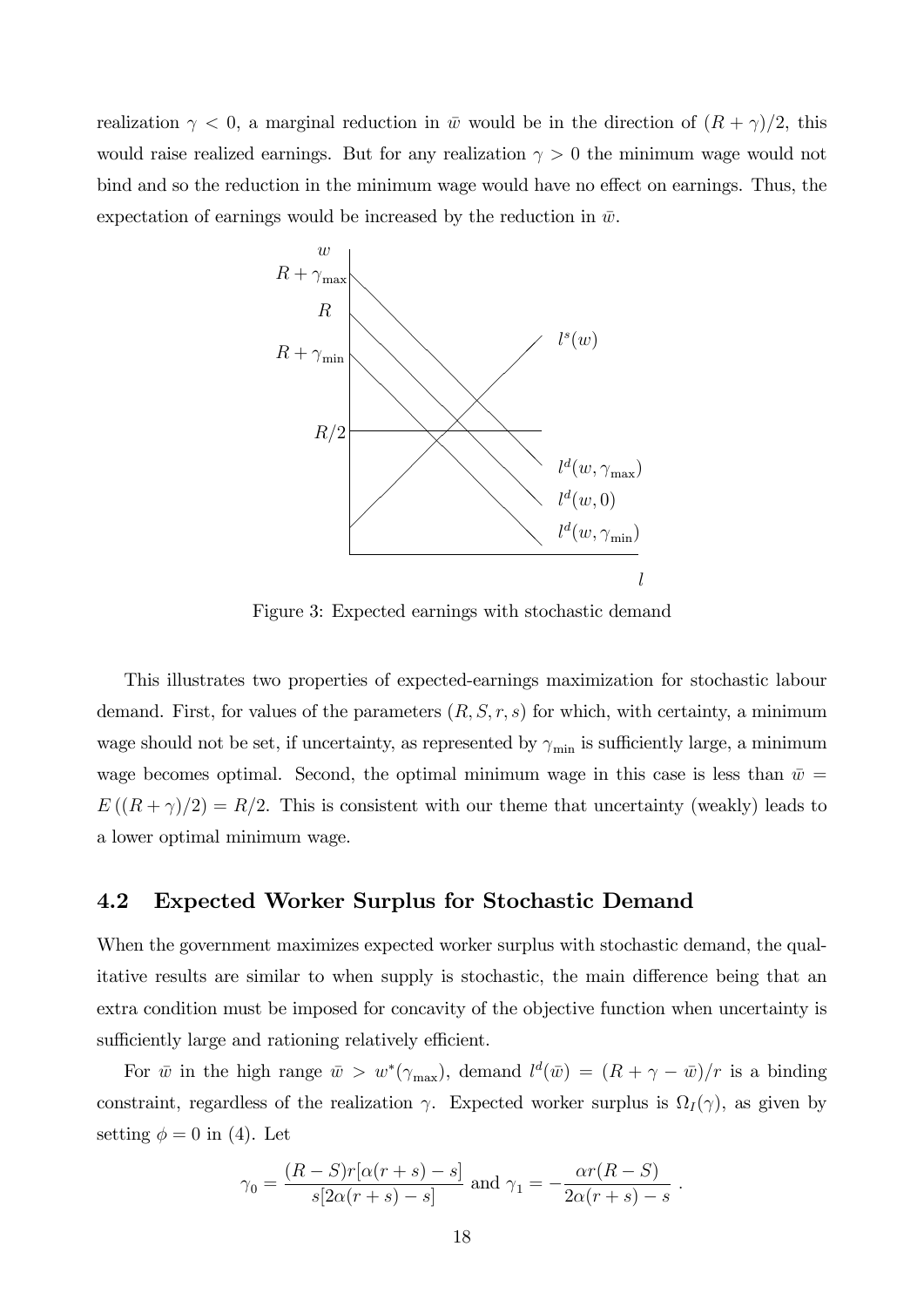Parallel to the definition of  $\phi_0$  for supply uncertainty,  $\gamma_0$  is the value of  $\gamma$  at which  $w^*(\gamma)$  $\hat{w}(\alpha)$ , while  $\gamma_1$  is the value of  $\gamma$  at which  $\gamma + S = \hat{w}(\alpha)$ . Then, corresponding to Lemma 1 for supply uncertainty, we specify conditions under which  $(11)$  is a well-defined local optimum for  $\bar{w} > w^*(\gamma_{\text{max}})$ . Lemma 2 parallels Lemma 1 except that it has the additional requirement that  $\gamma_{\min} > \gamma_1$ . As we restrict attention to  $\bar{w} < R + \gamma_{\min}$ , this requirement is needed so that  $\hat{w}(\alpha) < R + \gamma_{\min}$ .

**Lemma 2** With demand uncertainty, if  $\gamma_{\text{max}} < \gamma_0$ ,  $\gamma_{\text{min}} > \gamma_1$  and  $\alpha > s/(r + s)$ , the minimum wage  $\bar{w} > w^*(\gamma_{\max})$  that maximizes expected worker surplus for  $\bar{w} \in (w^*(\gamma_{\max}), R]$ is  $\hat{w}(\alpha)$ , as given by (11). If  $\gamma_{\text{max}} \ge \gamma_0$  or  $\alpha \le s/(s + r)$ , the minimum wage that maximizes expected worker surplus cannot be strictly higher than  $w^*(\gamma_{\max})$ .

Consider now a minimum wage in the low range  $\bar{w} < w^*(\gamma_{\min})$ . In this case, regardless of the realization of  $\gamma$ ,  $\bar{w}$  does not bind, and so the free market wage  $w^*(\gamma)$  and employment  $l^*(\gamma)$  obtain, as given by (15). Worker surplus is

$$
\Omega(l^*(\gamma)) = s(R + \gamma - S)^2 / 2(r + s)^2.
$$
 (19)

Expected worker surplus is therefore

$$
s[(R - S)^{2} + E(\gamma^{2})]/2(r + s)^{2} \equiv \Omega_{U}^{d} ,
$$

which is independent of  $\bar{w}$ .

Finally, suppose  $\bar{w} \in [w^*(\gamma_{\min}), w^*(\gamma_{\max})]$  (so that  $\gamma^*(\bar{w}) \in [\gamma_{\min}, \gamma_{\max}]$ ). In this range, any  $\bar{w} \leq w^*(\gamma)$  (i.e.,  $\gamma \geq \gamma^*(\bar{w})$ ), is non-binding and worker surplus is given by  $\Omega(l^*(\gamma))$  in (19). For  $\bar{w} \geq w^*(\gamma)$  (i.e.,  $\gamma < \gamma^*(\bar{w})$ ) there is excess supply and worker surplus is  $\Omega_I(\gamma)$ , as given by (4) with  $\phi = 0$ . Expected worker surplus is therefore

$$
E(\Omega) = \int_{\gamma^*(\bar{w})}^{\gamma_{\text{max}}} \Omega(l^*(\gamma)) g(\gamma) d\gamma + \int_{\gamma_{\text{min}}}^{\gamma^*(\bar{w})} \Omega_I(\gamma) g(\gamma) d\gamma \equiv \Omega_d . \tag{20}
$$

Using  $(4)$  and  $(19)$ , we then find that

$$
\frac{d\Omega_d}{d\bar{w}} =
$$
\n
$$
\frac{1}{r^2} [\alpha(2s+r) - s] \epsilon_d^L(\gamma^*(\bar{w})) + \frac{1}{r^2} G(\gamma^*(\bar{w})) \{ (R - \bar{w}) [\alpha(r+2s) - s] - \alpha r(\bar{w} - S) \}; \quad (21)
$$
\n
$$
\frac{d^2\Omega_d}{d\bar{w}^2} = -\frac{1}{r^2} G(\gamma^*(\bar{w})) [2\alpha(s+r) - s] + \frac{1}{r^2 s^2} (\bar{w} - S)r(r+s) [\alpha(r+s) - s] G'(\gamma^*(\bar{w})) .
$$

We can now derive the following proposition. The proof, which is given in the appendix, also includes analysis of the shape of  $\Omega_d$ , which underlies the discussion below.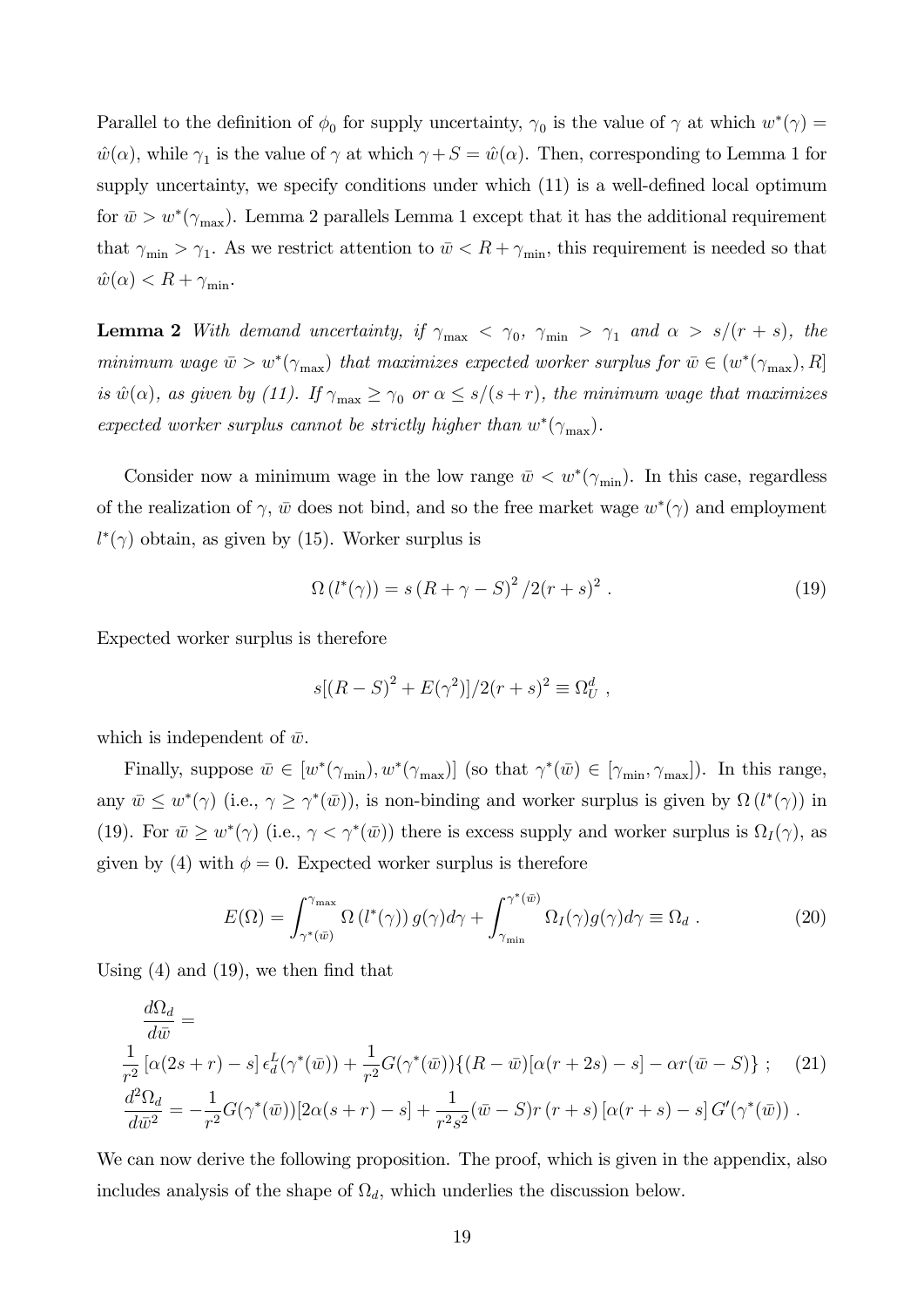**Proposition 5** Consider the minimum wage  $\bar{w}$  that maximizes expected worker surplus when there is demand uncertainty and  $\alpha > s/(r + s)$ . If  $\gamma_{\text{max}} \ge \gamma_0$ , the optimal  $\bar{w}$  lies in the range  $(w^*(\gamma_{\min}), w^*(\gamma_{\max})]$ ; but if  $\gamma_{\max} < \gamma_0$  and  $\Omega_d$  is single-peaked, the optimal  $\bar{w}$  is  $\hat{w}(\alpha)$ , as given by  $(11)$ .

Assuming that rationing is relatively efficient  $(\alpha > s/(r + s))$ , if uncertainty is large enough  $(\gamma_{\text{max}} \ge \gamma_0)$ , the optimal minimum wage is in the middle range  $(w^*(\gamma_{\text{min}}), w^*(\gamma_{\text{max}}))$ , and so may or may not bind. We show in the proof of the proposition that  $\Omega_d$  must have an inflexion point in this range. If the inflexion point is unique,  $\Omega_d$  is single-peaked and so the optimal minimum wage is also unique. A sufficient condition for this is for  $d^2\Omega_d/d\bar{w}^2$  to be strictly monotonic on  $(w^*(\gamma_{\min}), w^*(\gamma_{\max})]$ . This is true, for instance, if  $\gamma$  is uniformly distributed.

If, however, uncertainty is smaller  $(\gamma_{\text{max}} < \gamma_0)$ , a sufficient condition for the optimal minimum wage to be  $\bar{w} = \hat{w}(\alpha)$  in the high range (and certainly binding) is that  $\Omega_d$  is singlepeaked. (Without this condition we cannot rule out the possibility that  $\Omega_d$  will be greater in the middle than in the high range.) Parallel to the result found for supply uncertainty, when  $\gamma_{\text{max}} \ge \gamma_0$ , the wage  $\hat{w}(\alpha)$  also belongs to the middle range, but it is weakly lower than the optimal minimum wage. (This can be seen by setting  $\bar{w} = \hat{w}(\alpha)$  in (21):  $d\Omega_d(\hat{w}(\alpha))/d\bar{w} =$  $[\alpha(2s+r)-s] \epsilon_d^L(\gamma^*(\hat{w}(\alpha)))/r^2 \leq 0.$  Therefore, if uncertainty is great enough  $(\phi_{\text{max}} \geq \phi_0)$ , the optimal minimum wage which lies in the middle range is strictly lower than  $\hat{w}(\alpha)$ , the optimal minimum wage with smaller uncertainty.

Also, if  $\gamma_{\text{max}} \ge \gamma_0$  and  $\Omega_d$  is single-peaked, evaluating  $d\Omega_d/d\bar{w}$  at  $\bar{w} = w_e^*$ , the optimal minimum wage may be greater or smaller than the expected free market wage. The condition is

$$
\bar{w} \geq w_e^* \text{ as } (r+s) \left[ \alpha(2s+r) - s \right] \epsilon_d^L(0) + G(0)r[\alpha(s+r) - s](R-S) \geq 0.
$$

Finally, for low rationing efficiency,  $\alpha \leq s/(r + s)$ , a result parallel to that for supply uncertainty obtains.

**Proposition 6** With demand uncertainty, if  $\alpha \leq s/(r + s)$ , expected worker surplus is maximized by not setting a minimum wage.

As before, this result does not depend on the amount of uncertainty.

# 5 Conclusion

Recognition of regulatory uncertainty might be expected to diminish the case for policy intervention such as a minimum wage. However, if the objective is to maximize expected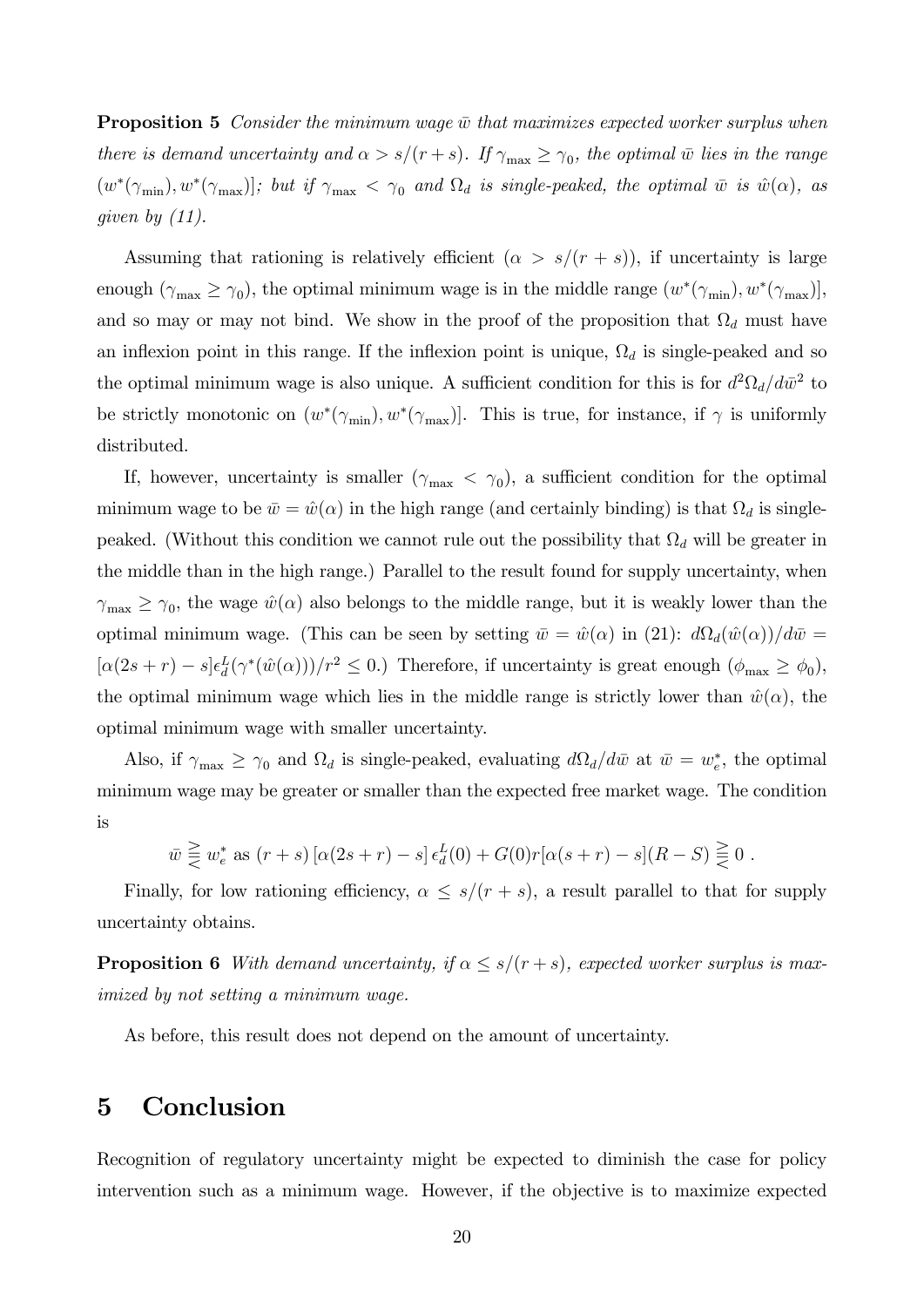earnings, such uncertainty expands the range of parameter values for which a minimum wage should be set, but has a weakly negative effect on the optimal level. This minimum wage may or may not bind ex post. Additionally, the qualitative impact of the uncertainty depends on whether the uncertainty relates to supply or demand. In the former case the optimal minimum wage is obtained by a simple modification of the unit-demand-elasticity rule that applies under certainty; while in the latter case unit demand elasticity does not play a direct role.

If the objective is to maximize expected worker surplus, a minimum wage should always be set, provided the efficiency of employment rationing is above a critical level. Uncertainty has no effect on whether a minimum wage should be used, but, as with expected earningsmaximization, if uncertainty is sufficiently great, the minimum wage should be set at a level that may or may not bind. This minimum wage is lower than the optimal minimum wage when there is no uncertainty, and may even be below the expected market-clearing level. Thus, our analysis shows that regulatory uncertainty has a weakly negative effect on the optimal minimum wage, but does not reduce the scope for intervention.

Our qualitative results would still apply if profit were added to the worker-surplus objective function, though with a lower weight. Also, future research might develop the analysis for more general demand and supply functions and for monopsony. We conjecture that the optimal minimum wage will be weakly higher than with perfect competition to keep up expected worker surplus or earnings for those realizations at which monopsonistic behaviour, but not competition, would be restrictive.

The main message of our paper, that regulatory uncertainty does not undermine the case for introducing of a minimum wage, but that may call for a conservative level to be set, bears on recent debates. For the minimum wage law recently rejected by Switzerland, the Kaitz index (the ratio of the minimum wage to median earnings) was 2/3, which, it was said, would have been the highest in the world (*Financial Times*, May 18, 2014). In contrast, a minimum wage with a Kaitz index of 1/2 was adopted by Germany. Although this puts the German minimum wage well above the OECD average, the rejection of a higher minimum wage in Switzerland and adoption of a somewhat lower one in Germany could be regarded as consistent with our analysis. However, the determination of an appropriately conservative level for the minimum wage remains an empirical question.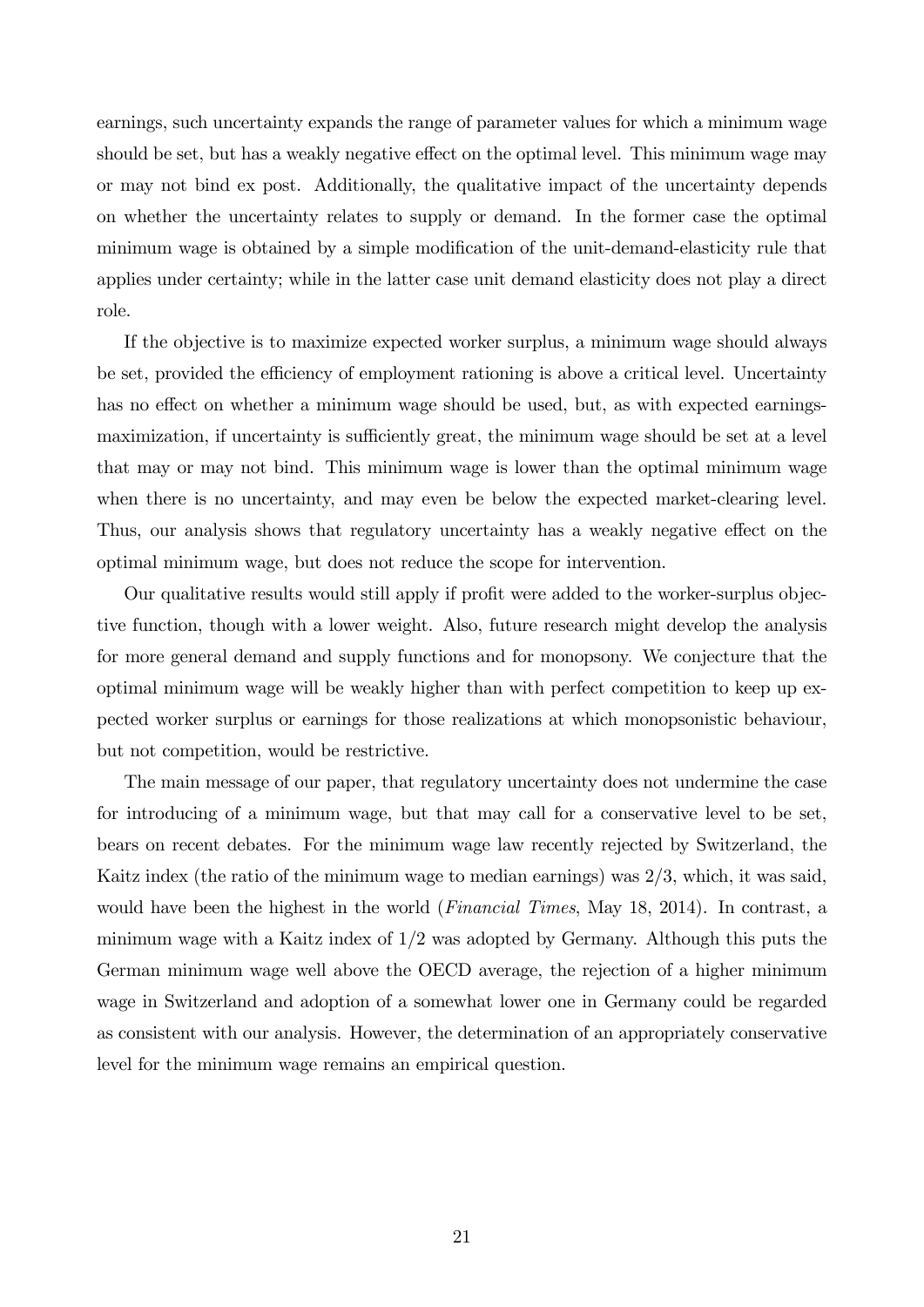# 6 Appendix

**Proof of Lemma 1.** If  $\alpha < 2s/(r + s)$  then  $\hat{w}(\alpha) > R$ , which is inconsistent with the range  $(w^*(\phi_{\text{max}}), R]$  (and gives an  $E(\Omega_I(\phi))$ -minimum). If  $\alpha > s/2(r + s)$  and  $\phi_{\text{max}} \ge \phi_0$ ,  $dE(\Omega_I(\phi))/d\bar{w} < 0$  for all  $\bar{w} > w^*(\phi_{\text{max}})$ ; also,  $\hat{w}(\alpha) \leq w^*(\phi_{\text{max}})$ , which is inconsistent with the range  $(w^*(\phi_{\text{max}}), R]$ . If  $\alpha \in (s/2(r + s), s/(r + s))$ , since  $R > S$  and  $\phi_{\text{max}} > 0$ , the condition  $\phi_{\text{max}} > \phi_0$  is trivially satisfied, and so  $\hat{w}(\alpha) < w^*(\phi_{\text{max}})$ . However, if  $\phi_{\text{max}} < \phi_0$ and  $\alpha > s/(r + s)$ , as  $d^2 E(\Omega_I(\phi)) / d\bar{w}^2 < 0$ , (11) is a well-defined local maximum within the range  $(w^*(\phi_{\text{max}}), R]$ .

**Proof of Proposition 2.** Here we show that whenever  $\alpha > s/(r + s)$  and  $\phi_{\min} \ge \phi_0$ , there is a unique optimal  $\bar{w} \in (w^*(\phi_{\min}), w^*(\phi_{\max})]$ . The rest of the proof is provided in the text.

We substitute expressions for the two terms in  $(13)$  and then differentiate with respect to  $\bar{w}$  to find the local optimum for  $\bar{w} \in [w^*(\phi_{\min}), w^*(\phi_{\max})]$ . First, using (4) and (12),

$$
\int_{\phi^*(\bar{w})}^{\phi_{\text{max}}} \Omega(l^*(\phi)) f(\phi) d\phi =
$$
\n
$$
\frac{s}{2(r+s)^2} \left[ (1 - F(\phi^*(\bar{w})) (R - S)^2 - 2\epsilon_s^H(\phi^*(\bar{w})) (R - S) + \sigma_s^H(\phi^*(\bar{w})) \right] .
$$
\n(22)

Then, using  $(4)$  and  $(12)$ ,

$$
\int_{\phi_{\min}}^{\phi^*(\bar{w})} \Omega_I(\phi) f(\phi) d\phi =
$$
\n
$$
\frac{R - \bar{w}}{2r^2} \left\{ F(\phi^*(\bar{w})) [2\alpha r(\bar{w} - S) + (1 - 2\alpha)s(R - \bar{w})] - 2\alpha r \epsilon_s^L(\phi^*(\bar{w})) \right\} ,
$$
\n(23)

Substituting into  $(13)$  from  $(22)$  and  $(23)$ , and using  $(6)$ , we obtain  $(14)$ .

Using (6) and (14), we can see that  $\Omega_s$  is decreasing at  $w^*(\phi_{\text{max}})$  iff  $\phi_{\text{max}} \ge \phi_0$ . Also, by Lemma 1, if  $\alpha > s/(r+s)$  and  $\phi_{\text{max}} \ge \phi_0$  there is no candidate optimal  $\bar{w} > w^*(\phi_{\text{max}})$ . Hence, if  $\alpha > s/(r + s)$  and  $\phi_{\text{max}} \ge \phi_0$  the global optimal  $\bar{w} \in (w^*(\phi_{\text{min}}), w^*(\phi_{\text{max}}))$ . Furthermore, we can show that there is a unique  $\bar{w}$  in this interval. For  $\alpha > s/(r + s)$ ,

$$
sign\frac{d^2\Omega_s}{d\bar{w}^2} = sign\left(\frac{F'(\phi^*(\bar{w}))}{F(\phi^*(\bar{w}))} - \frac{(2\alpha(r+s)-s) r}{(r+s)\left(\alpha(r+s)-s\right)}\frac{1}{R-\bar{w}}\right).
$$

By assumption, the hazard rate  $F'(\phi)/(1 - F(\phi))$  is strictly increasing on the interval  $(w^*(\phi_{\min}), w^*(\phi_{\max})],$  and therefore  $F'(\phi)/F(\phi)$  is strictly decreasing in this range.<sup>1</sup> As

<sup>&</sup>lt;sup>1</sup>The strictly increasing hazard rate can be written,  $\mathcal{F}''(\phi)(1 - \mathcal{F}(\phi)) + (\mathcal{F}'(\phi))^2 = x > 0$ . However,  $sign\left(\frac{d}{d\phi}(\mathcal{F}'(\phi)/\mathcal{F}(\phi))\right) = sign\left(\mathcal{F}''(\phi)\mathcal{F}(\phi) - (\mathcal{F}'(\phi))^2\right) = sign(y).$  But since  $x = \mathcal{F}''(\phi)(1 - \mathcal{F}(\phi)) +$  $(\mathcal{F}'(\phi))^2 > 0$ ,  $\mathcal{F}''(\phi)\mathcal{F}(\phi) - (\mathcal{F}'(\phi))^2 = y < \mathcal{F}''(\phi)\mathcal{F}(\phi) + \mathcal{F}''(\phi)(1 - \mathcal{F}(\phi)) = \mathcal{F}''(\phi) < 0$ ; i.e.,  $\mathcal{F}'(\phi)/\mathcal{F}(\phi)$  is strictly decreasing.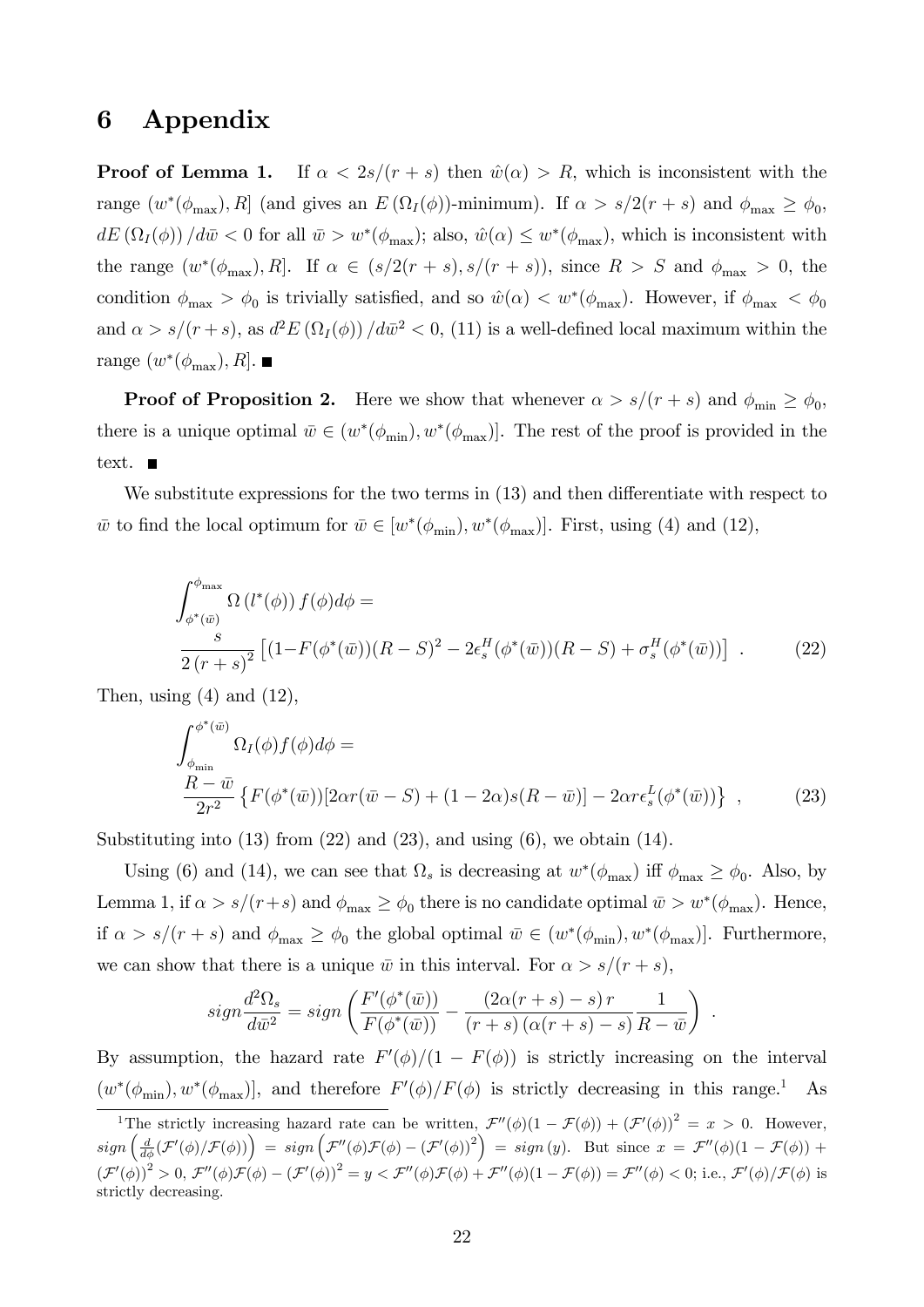$1/(R - \bar{w})$  is strictly increasing in  $\bar{w}$ , it can be seen that  $\Omega_s$  has a unique inflexion point at  $w_I^s$ . At  $w^*(\phi_{\min})$ , when  $\alpha > s/(r+s)$ ,  $d^2\Omega_s/d\bar{w}^2 > 0$ , so that the function is convex for all  $\bar{w} \in (w^*(\phi_{\min}), w_I^s)$ . However, if  $\bar{w} > w_I^s$ ,  $1/(R - \bar{w})$  will take a lower value and  $F'(\phi^*(\bar{w}))/F(\phi^*(\bar{w}))$  a higher one, so that  $d^2\Omega_s/d\bar{w}^2 \leq 0$  for all  $\bar{w} \in (w_I^s, w^*(\phi_{\max}))$ . Hence, if  $\alpha > s/(r + s)$  and  $\phi_{\min} \ge \phi_0$ , there is a unique optimal  $\bar{w}$  in  $(w^*(\phi_{\min}), w^*(\phi_{\max})]$ .

**Proof of Proposition 3.** Assume  $\alpha \leq s/(r+s)$ . Then, from (14),  $d\Omega_s(w^*(\phi_{\min}))/d\bar{w} =$ 0 and  $d^2\Omega_s(w^*(\phi_{\min}))/d\bar{w}^2 < 0$ , so that  $w^*(\phi_{\min})$  is a local maximum on  $\bar{w} \in [w^*(\phi_{\min}),$  $w^*(\phi_{\text{max}})$ . Also, from (4),  $dE(\Omega_I(\phi))/d\bar{w} < 0$  for all  $\bar{w} > w^*(\phi_{\text{max}})$ . Finally, any  $\bar{w} \leq$  $w^*(\phi_{\min})$  does not bind, and so gives the same outcome. Therefore  $w^*(\phi_{\min})$  is a well-defined maximum in the range  $[w^*(\phi_{min}), w^*(\phi_{max})]$ , and any  $\bar{w} < w^*(\phi_{min})$  yields the same outcome, whereas  $\Omega_s$  is lower for  $\bar{w} > w^*(\phi_{\text{max}})$ . This proves the result.

**Proof of Proposition 4.** Here we consider the f.o.c. and s.o.c. for the middle range  $\bar{w} \in [w^*(\gamma_{\min}), w^*(\gamma_{\max})].$  The rest of the proof is in the text. In this range, if  $\bar{w} \leq w^*(\gamma)$  (i.e.,  $\gamma \geq \gamma^*(\bar{w})$ )  $\bar{w}$  does not bind, so that, from (15),  $\hat{\Upsilon} = l^*w^* =$  $\left[Sr + (R + \gamma)s\right](R + \gamma - S)/(r + s)^2$ . Expected earnings in this range are therefore

$$
\int_{\gamma^*(\bar{w})}^{\gamma_{\max}} \Upsilon(l^*(\gamma)) g(\gamma) d\gamma = \frac{1}{(r+s)^2} \int_{\gamma^*(\bar{w})}^{\gamma_{\max}} [Sr + (R+\gamma)s] (R+\gamma-S) g(\gamma) d\gamma = \frac{1}{(r+s)^2} \left[ (Sr + Rs)(R-S)(1 - G(\gamma^*(\bar{w}))) + (2Rs + Sr - sS) \epsilon_d^H(\gamma^*(\bar{w})) + s \sigma_d^H(\gamma^*(\bar{w})) \right],
$$
\n(24)

where  $\epsilon_d^H(\gamma^*(\bar{w})) = \int_{\gamma^*(\bar{w})}^{\gamma_{\text{max}}}\gamma g(\gamma) d\gamma$  and  $\sigma_d^H(\gamma^*(\bar{w})) = \int_{\gamma^*(\bar{w})}^{\gamma_{\text{max}}}\gamma^2 g(\gamma) d\gamma$ . However, if  $\bar{w} > w^*(\gamma)$ (i.e.,  $\gamma < \gamma^*(\bar{w})$ ) there is excess supply and demand binds, so that  $\Upsilon = \bar{w}l^d(w) = \bar{w}(R + \gamma - \gamma)$  $\bar{w}/r$ . Expected earnings are

$$
\int_{\gamma_{\min}}^{\gamma^*(\bar{w})} \Upsilon(l^d(\bar{w})) g(\gamma) d\gamma = \frac{\bar{w}}{r} \int_{\gamma_{\min}}^{\gamma^*(\bar{w})} (R - \bar{w} + \gamma) g(\gamma) d\gamma
$$
  

$$
= \frac{\bar{w}}{r} \left[ (R - \bar{w}) G(\gamma^*(\bar{w})) + \epsilon_d^L(\bar{w}) \right] . \tag{25}
$$

.

For  $\bar{w} \in [w^*(\gamma_{\min}), w^*(\gamma_{\max})]$   $\bar{w}$  is set to maximize  $\Upsilon_d$  in (17). Substituting from (24) and  $(25)$ , and using  $(16)$ , we obtain  $(18)$ .

The second line of (18) can be written

$$
\frac{d^2\Upsilon_d}{d\bar{w}^2} = -\frac{2G'(\gamma^*(\bar{w}))}{r} \left[ \frac{G(\gamma^*(\bar{w}))}{G'(\gamma^*(\bar{w}))} + (s+r) \frac{\bar{w}(s-r) + rS}{2s^2} \right]
$$

If  $s \geq r$  this is negative. But suppose  $s < r$ . Since  $d\Upsilon_d/d\bar{w} > 0$  at  $\bar{w} = \gamma_{\min}$  and  $d\Upsilon_d/d\bar{w}$  < 0 at  $\bar{w} = w^*(\gamma_{\text{max}})$ , there can only be one turning point of  $\Upsilon_d$  in the middle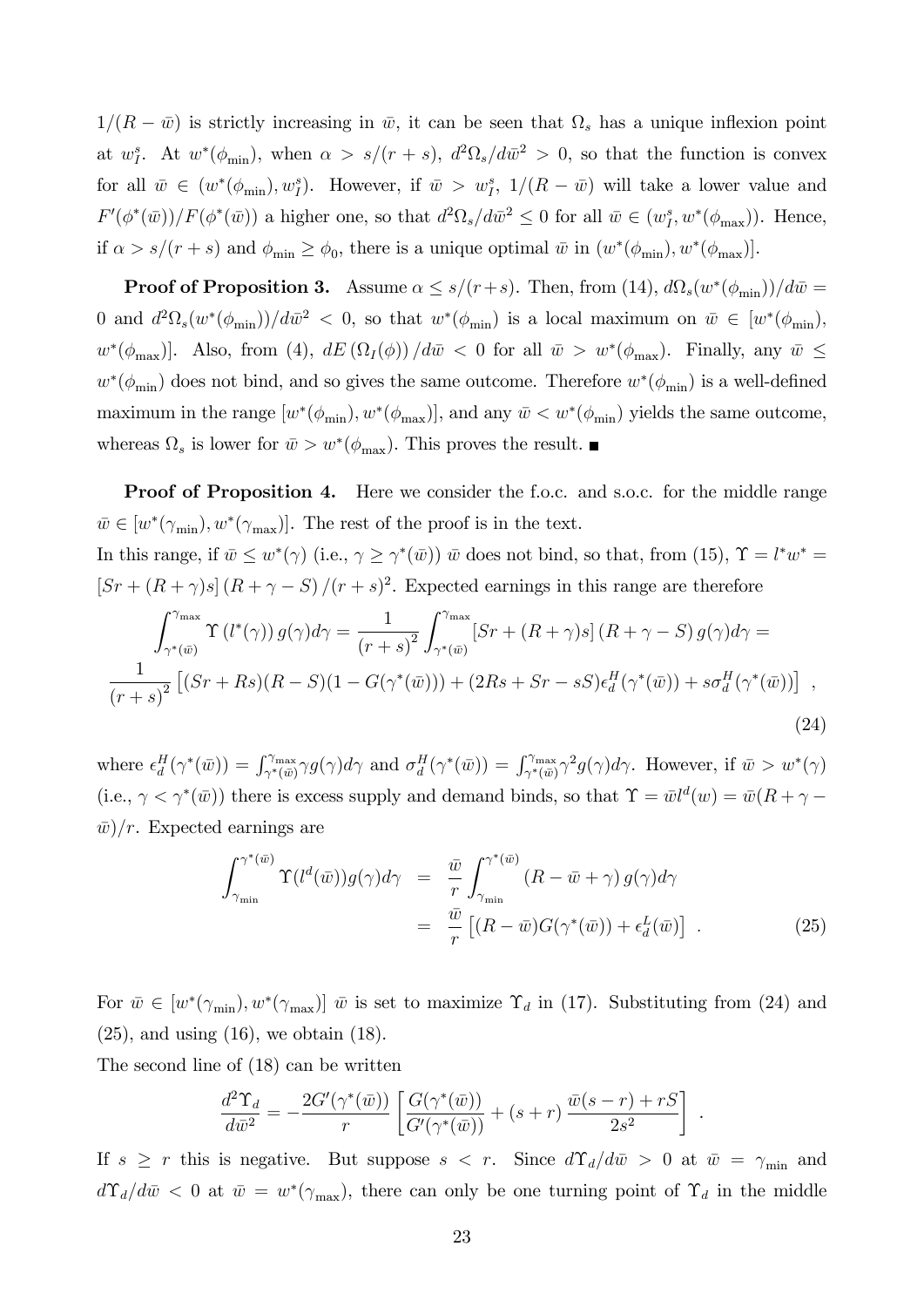range unless  $d^2\Upsilon_d/d\bar{w}^2 = 0$  at least three times in this range. But, given that the hazard rate  $G'(\gamma^*(\bar{w}))/(1-G(\gamma^*(\bar{w}))$  is increasing in  $\bar{w}$ , so also is  $G(\gamma^*(\bar{w}))/G'(\gamma^*(\bar{w}))$ , while  $(s + r) [\bar{w}(s - r) + rS]/2s^2$  is decreasing in  $\bar{w}$ . Therefore  $d^2\Upsilon_d/d\bar{w}^2 = 0$  only once. It follows that  $\Upsilon_d$  is concave in this range.

**Proof of Lemma 2.** If  $\alpha > s/2(r + s)$  and  $\gamma_{\text{max}} > \gamma_0$ ,  $\hat{w}(\alpha) < w^*(\gamma_{\text{max}})$ , which is inconsistent with the range  $\bar{w} > w^*(\gamma_{\max})$ , while  $d\Omega_I(\gamma)/d\bar{w} < 0$  for  $\bar{w} > w^*(\gamma_{\max})$ . But when  $\gamma_{\max} < \gamma_0$  and  $\alpha > s/(r+s)$ ,  $\hat{w}(\alpha)$  is a well-defined maximum, consistent with  $\bar{w} > w^*(\gamma_{\max})$ . To ensure that  $\hat{w}(\alpha) < R + \gamma_{\min}$  is necessary that  $\gamma_{\min} > \gamma_1$ .

**Proof of Proposition 5.** First we derive  $(21)$ . Using  $(19)$ , the first term in  $(20)$  can be written

$$
\int_{\gamma^*(\bar{w})}^{\gamma_{\text{max}}} \Omega\left(l^*(\gamma)\right) g(\gamma) d\gamma = \frac{s\left[(1 - G(\gamma^*(\bar{w})))(R - S)^2 + 2\epsilon_d^H(\gamma^*(\bar{w}))(R - S) + \sigma_d^H(\gamma^*(\bar{w}))\right]}{2(r + s)^2}.
$$
\n(26)

Also, using (4), the second term in (20) can be written

$$
\int_{\gamma_{\min}}^{\gamma^*(\bar{w})} \Omega_I(\gamma) g(\gamma) d\gamma =
$$

$$
\frac{1}{2r^2} (R - \bar{w}) [2\alpha r(\bar{w} - S) + (1 - 2\alpha)s(R - \bar{w})] G(\gamma^*(\bar{w})) +
$$

$$
\frac{1}{2r^2} \left\{ [2\alpha r(\bar{w} - S) + 2(1 - 2\alpha)s(R - \bar{w})] \epsilon_d^L(\gamma^*(\bar{w})) + (1 - 2\alpha)s\sigma_d^L(\gamma^*(\bar{w})) \right\} , \qquad (27)
$$

where  $\epsilon_d^L(\gamma^*(\bar{w})) = \int_{\gamma_{\min}}^{\gamma^*(\bar{w})}$  $\int_{\gamma_{\rm min}}^{\gamma^*(\bar{w})} \gamma g(\gamma) d\gamma \text{ and } \sigma_d^L(\gamma^*(\bar{w})) = \int_{\gamma_{\rm min}}^{\gamma^*(\bar{w})}$  $\frac{\gamma^{\ast}(w)}{\gamma_{\min}}\gamma^{2}g(\gamma)d\gamma.$ Substituting  $(26)$  and  $(27)$  into  $(20)$ , and using  $(16)$ , we obtain  $(21)$ .

As  $\epsilon_d^L(\gamma_{\min}) = G(\gamma_{\min}) = 0$ ,  $w^*(\gamma_{\min})$  satisfies the f.o.c. (21) for the middle range  $\bar{w} \in$  $[w^*(\gamma_{\min}), w^*(\gamma_{\max})]$ . However, if rationing efficiency  $\alpha > s/(s+r)$ ,  $w^*(\gamma_{\min})$  gives a local minimum as the objective function is convex at this point. Therefore  $\Omega_d$  is decreasing in  $\bar{w}$  as it approaches  $w^*(\gamma_{\min})$  from above, while, using (16) and (21), iff  $\gamma_{\max} \ge \gamma_0$ ,  $\Omega_d$  is decreasing at  $w^*(\gamma_{\max})$ . Also, we have seen that all  $\bar{w} < w^*(\gamma_{\min})$  result in the same levels of  $\Omega_d$  as  $\bar{w} = w^*(\gamma_{\min})$ , while, by Lemma 2, if  $\alpha > s/(s+r)$  and  $\gamma_{\max} \ge \gamma_0$ , there is no candidate  $\bar{w} > w^*(\gamma_{\max})$ . Hence, if  $\alpha > s/(s+r)$  and  $\gamma_{\max} \geq \gamma_0$ , the globally optimal  $\bar{w}$  must belong to  $(w^*(\gamma_{\min}), w^*(\gamma_{\max})]$ .

Also, for  $\bar{w} \in (w^*(\gamma_{\min}), w^*(\gamma_{\max})]$ , if  $\Omega_d$  has a unique inflexion point there is a unique optimal  $\bar{w}$  in this range. A sufficient condition for this is that  $d^2\Omega_d/d\bar{w}^2$  is strictly monotonic. When  $\alpha > s/(s + r),$ 

$$
sign\frac{d^2\Omega_d}{d\bar{w}^2} = sign\{h_g\left(\gamma^*(\bar{w})\right)(R - \bar{w}) - \Delta\}
$$

where  $\Delta = (2\alpha(s+r) - s) s^2 / (\alpha(s+r) - s) r(s+r)$  and  $h_g(\gamma^*(\bar{w})) = G'(\gamma^*(\bar{w})) / (1 - G(\gamma^*(\bar{w})))$ is the hazard rate of  $G(\gamma^*(\bar{w}))$ , which, by assumption, is strictly increasing. Since  $h_g[\gamma^*(\bar{w})](R-$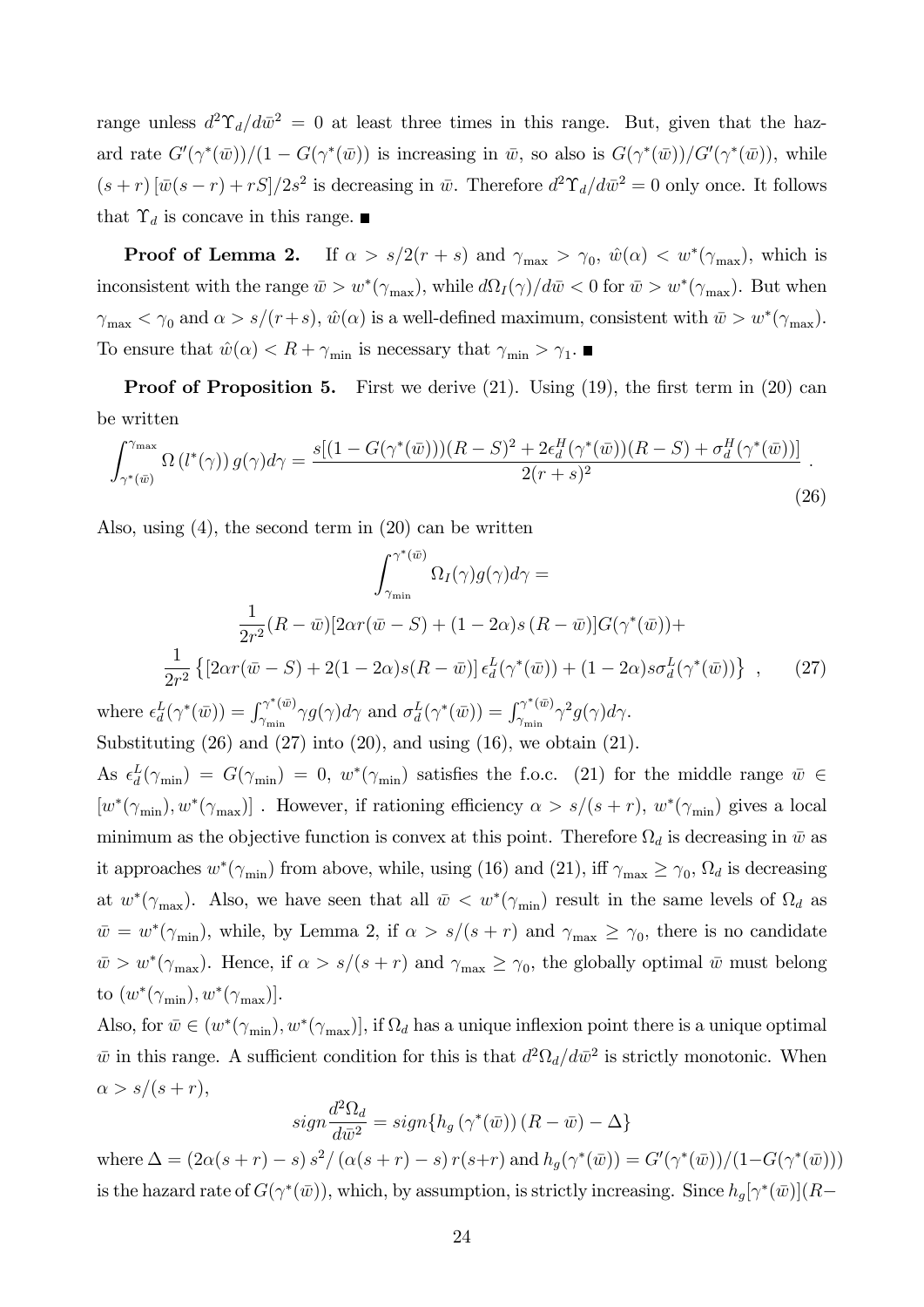$\bar{w}$ ) is monotonic in  $\bar{w}$  over this range,  $h_g(\gamma^*(\bar{w}))$   $(R - \bar{w}) - \Delta = 0$  has a unique solution and so the inflexion point is unique and  $\Omega_d$  is single-peaked on  $\bar{w} \in (w^*(\gamma_{\min}), w^*(\gamma_{\max})].$ 

If  $\alpha > s/(s+r)$  but  $\gamma_{\text{max}} < \gamma_0$ , then  $\Omega_d$  is increasing at  $w^*(\gamma_{\text{max}})$ . Provided  $\Omega_d$  is singlepeaked on  $\bar{w} \in (w^*(\gamma_{\min}), w^*(\gamma_{\max})],$  then, given Lemma 2,  $\bar{w} = \hat{w}(\alpha)$ , as given by (11), is the global optimum.

Proof of Proposition 6.  $\frac{d}{d}(w^*(\gamma_{\min}))/d\bar{w} = 0$  and  $\frac{d^2\Omega_d(w^*(\gamma_{\min}))/d\bar{w}}{d\bar{w}}$  $d\bar{w}^2 < 0$ , so that  $w^*(\gamma_{\min})$  is a local maximum on  $\bar{w} \in [w^*(\gamma_{\min}), w^*(\gamma_{\max})]$ . Also, from Lemma 2,  $dE(\Omega_I(\gamma))/d\bar{w} < 0$  for all  $\bar{w} > w^*(\gamma_{\max})$ . Finally, any  $\bar{w} \leq w^*(\gamma_{\min})$  does not bind, so the gives the same outcome. Therefore  $w^*(\gamma_{\min})$  is a well-defined maximum in the range  $[w^*(\gamma_{\min}), w^*(\gamma_{\max})]$ , and any  $\bar{w} < w^*(\gamma_{\min})$  yields the same outcome, whereas  $\Omega_d$  is lower for  $\bar{w} > w^*(\gamma_{\text{max}})$ . This proves the result.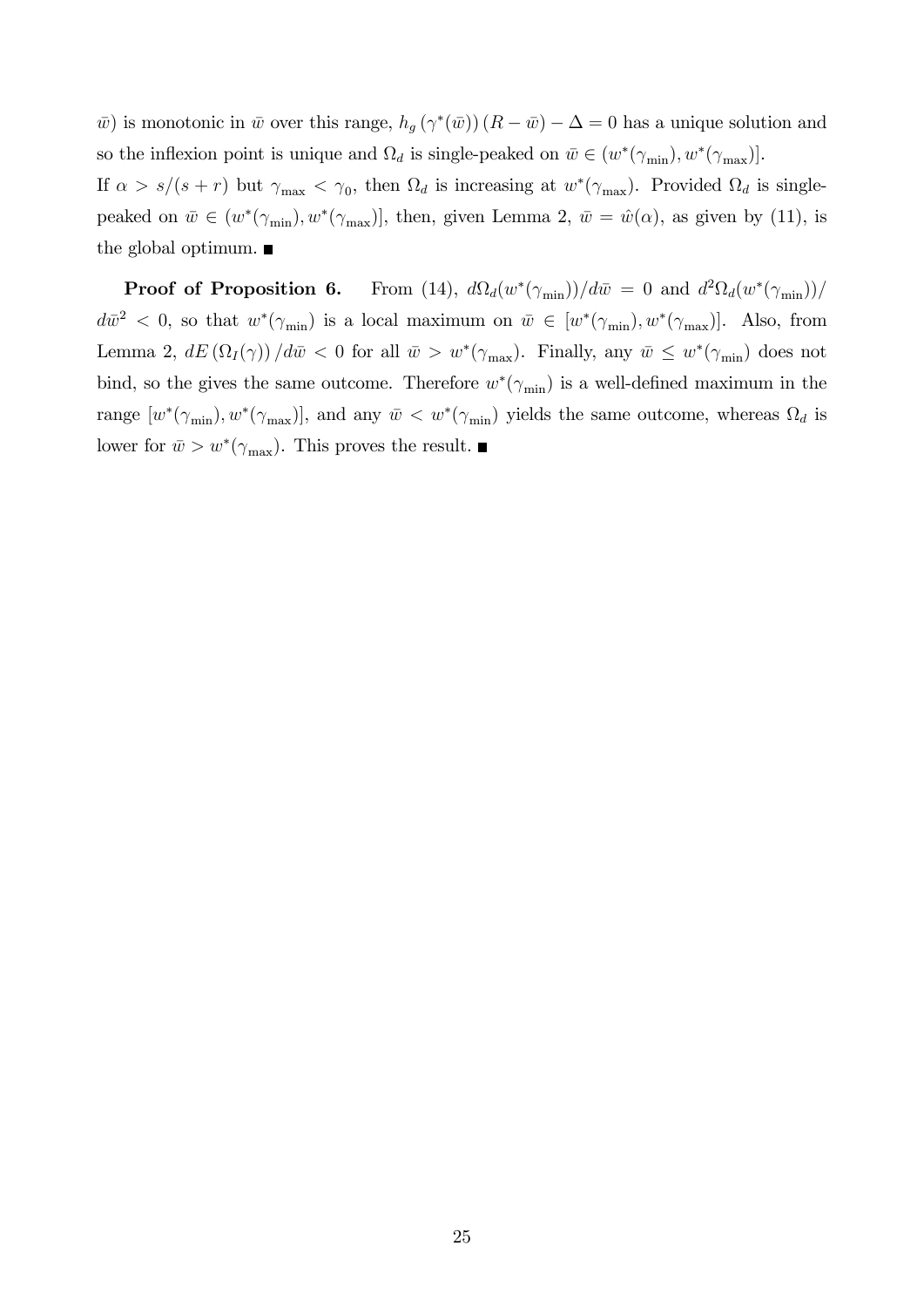### References

- ALLEN, S. P. (1987): "Taxes, Redistribution, and the Minimum Wage: A Theoretical Analysis," The Quarterly Journal of Economics,  $102(3)$ .
- BLOOM, N. (2014): "Fluctuations in Uncertainty," Journal of Economic Perspectives, 28(2).
- BULOW, J., AND P. KLEMPERER (2012): "Regulated Prices, Rent Seeking, and Consumer Surplus," Journal of Political Economy,  $120(1)$ .
- DANZIGER, E., AND L. DANZIGER (2015): "A Pareto-improving Minimum Wage," Economica, 82(326).
- DANZIGER, L. (2009): "The Elasticity of Labor Demand and the Minimum Wage," Journal of Population Economics, 22(3).
- DAVIS, L. W., AND L. KILIAN (2011): "The Allocative Cost of Price Ceilings in the US Residential Market for Natural Gas," Journal of Political Economy, 119(2).
- GLAESER, E. L., AND E. F. LUTTMER (2003): "The Misallocation of Housing Under Rent Control," The American Economic Review, 93(4).
- IZA (2014): IZA Compact (March). Institute for the Study of Labor, Bonn.
- LEE, D., AND E. SAEZ (2012): "Optimal Minimum Wage Policy in Competitive Labor Markets," Journal of Public Economics, 96(9).
- LUTTMER, E. F. (2007): "Does the Minimum Wage Cause Inefficient Rationing?," The BE Journal of Economic Analysis  $\mathcal B$  Policy, 7(1).
- MACURDY, T.  $(2015)$ : "How Effective Is the Minimum Wage at Supporting the Poor?," Journal of Political Economy, 123(2).
- MARSHALL, A. (1920): *Principles of Economics*. London: Macmillan, 8th edition.
- NEUMARK, D., J. I. SALAS, AND W. WASCHER (2014): "Revisiting the Minimum Wage-Employment Debate: Throwing Out the Baby with the Bathwater?," Industrial  $\mathcal C$  Labor Relations Review, 67(3).
- OECD (2015): Employment Outlook 2015. Paris: OECD Publishing.